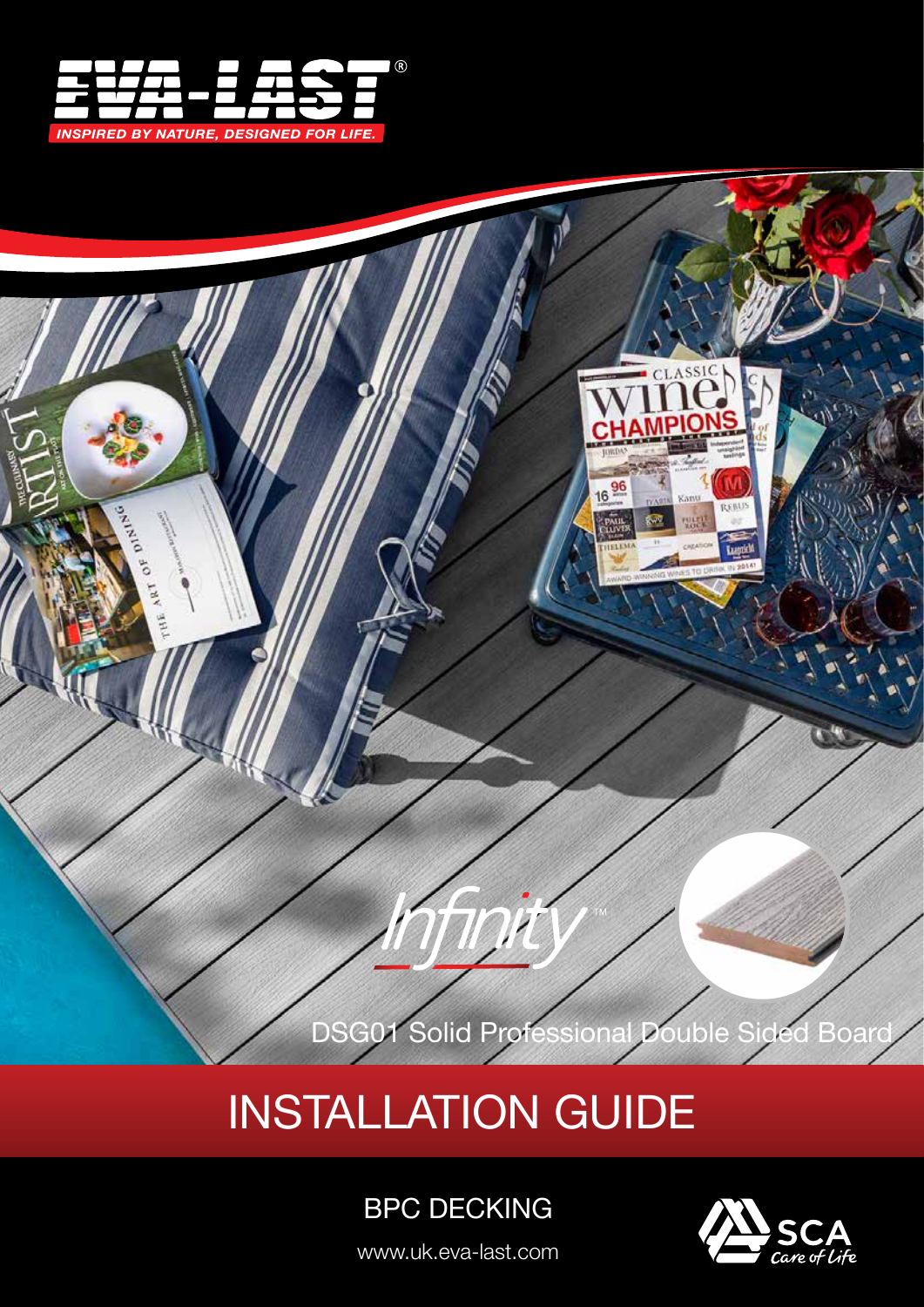

# INSTALLATION GUIDE

# **CONTENTS**

- 1 Basic components of a deck
- 2 Tools & materials
- 2.1 Tools
- 2.2 Materials
- 3 Eva-Last® specialised systems
- 3.1 HULK screws / Table1: HULK screws
- 4 Joist spacing / Table 2: Joist spacing
- 5 Before installation: Tips for planning ahead
- 6 Before installation: Site inspection
- **7** Tips: Decking & materials
- 8 Before installation: Choosing your substructure / Table 3: Framing solutions
- 9 Tips: Substructure
- 10 Before installation: Choosing your Eva-Last<sup>®</sup> boards
- 11 Before installation: Quantification & ordering of Eva-Last® materials
- **12 Before installation:** Transporting Eva-Last® *Infinity*™ deck boards / Weight chart
- 13 Preparation: Designing your deck
- 14 Preparation: Deck layouts & plans
- 15 Preparation: Setting the deck poles / Table 5: Timber poles vs steel poles
- 16 Preparation: Framing your deck
- 17 Preparation: Double joists on butt joins
- 18 Installation: Expansion & contraction of decking boards / Table 6: Expansion
- 19 Installation: Laying the decking
	- Tips: Deck build & detail
	- Tips: Pre-drilling/fixing

Tips: Fascias

- 20 Installing deck boards as stairs
- 21 Installing deck boards at an angle
- 22 After installation
- 23 Don'ts

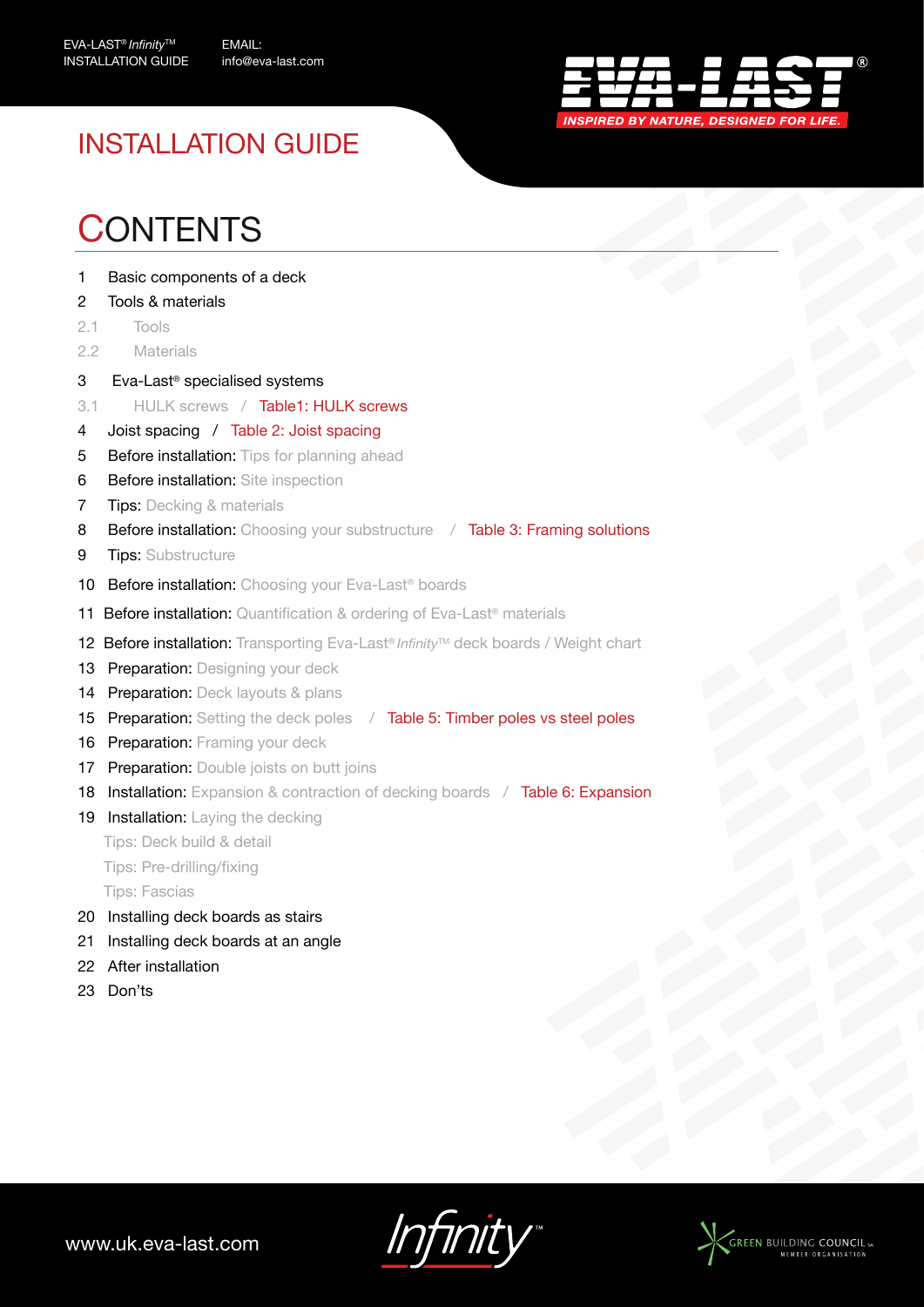

# INSTALLATION GUIDE

Thank you for choosing Eva-Last® Infinity™ decking. You can be assured that you are installing a co-extruded bamboo-composite product that is one of the most durable, highest performing and long lasting in its class.

This installation guide was developed to help limit installation faults and workmanship, and to help you complete decking installations that last and conform to warranty specifications. **Before beginning installation, please make sure you have registered your product online and that you have read and are familiar with all our warranty terms & conditions, available at www.uk.eva-last.com** 

### **2. Tools & Materials**

### **2.1 Tools**

Eva-Last® *Infinity*TM decking requires the same tools as those used for the installation of traditional timber decks. In order to properly install an Eva-Last<sup>®</sup> *Infinity*™ deck, you will need the following tools:

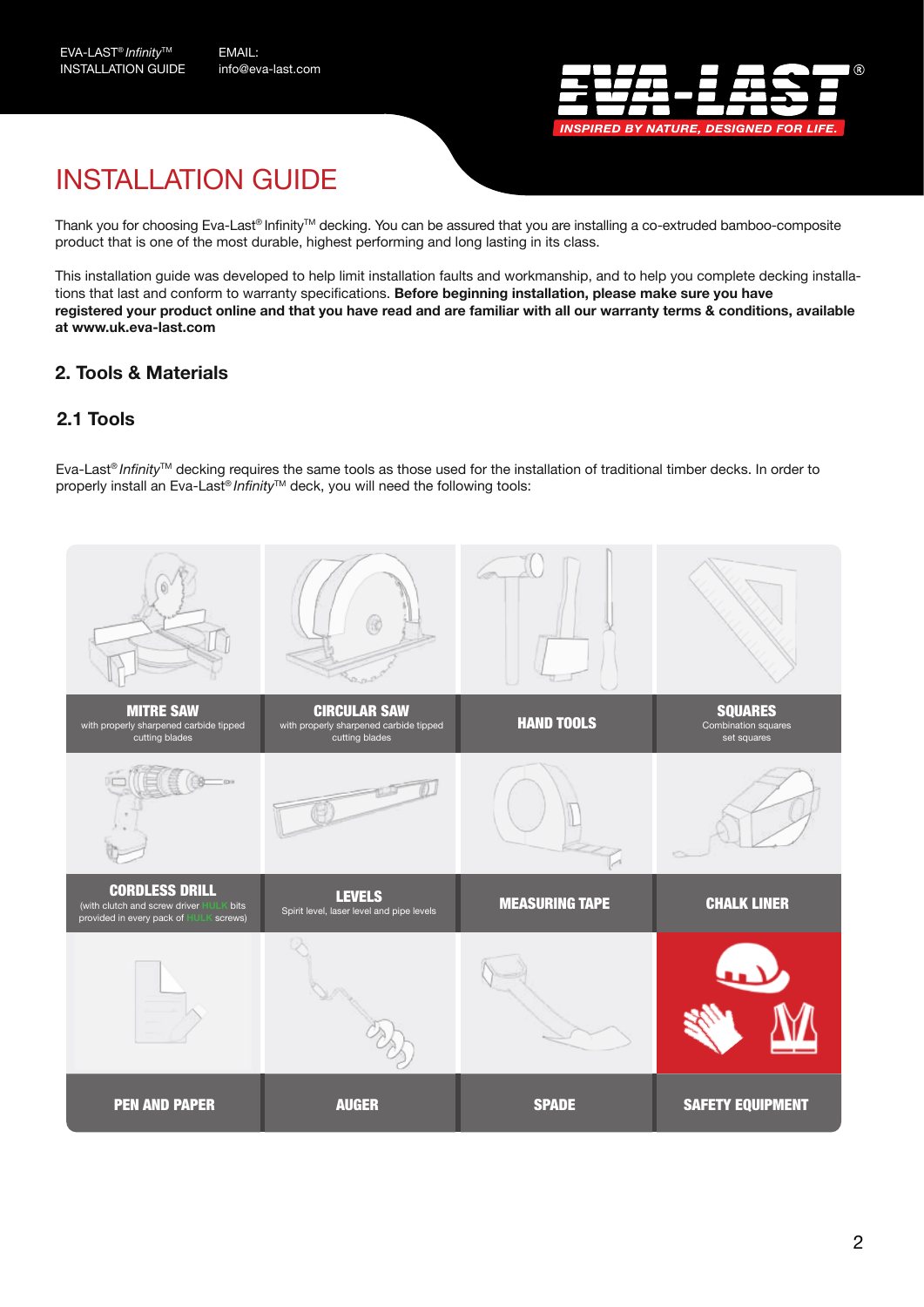# INSTALLATION GUIDE



#### **2.2 Materials**

In order to properly install an Eva-Last® *InfinityTM* deck you will need the following materials:

- ☐ Eva-Last® *Infinity*TM decking boards
- ☐ Eva-Last® *Infinity*TM fascia boards
- □ Clips
- □ Clip screws
- □ Composite Deck Screw
- □ Beams to support the decking
- ☐ Poles
- □ Cement/concrete
- ☐ String/line
- □ Marker boards
- **3. Eva-Last**® **Specialised Systems**

Eva-Last® has developed a range of complete and durable specialised systems that work together with Eva-Last<sup>®</sup> *Infinity*<sup>™</sup> boards to ensure longevity and stability of the deck.

### **3.1 HULK Screws**



Eva-Last® exclusively recommends HULK screws to provide the strongest and most durable fix for both wood and steel. HULK screws are specially coated and designed to fasten clips to a substructure, but can be used in many other wood or steel fixing applications too. HULK screws are nano-coated with zinc-epoxy corrosion resistant HCTO nano-coating and have been tested and developed under some of the heaviest loads and in the most ruthless of conditions. They use an advanced bit lock system which maximises torque transfer, assembly speed and extends the life of your bits and screws. They are undeniably Eva-Last®'s most superior choice when it comes to any long-term or outdoor application as they are built to withstand the worst.



□ Landscape Fabric

□ Gravel

□ Starter clips ☐ Frame screws

HULK screws are available in both high strength stainless steel. Stainless steel clips are passivated with corrosion resistant zinc with colour added. Zinc increases corrosion resistance and prevents galvanic oxidation. It also makes the clip dark so that it is camouflaged between the boards.

□ Hurricane/purlin clips

□ Truss clips □ Truss hangers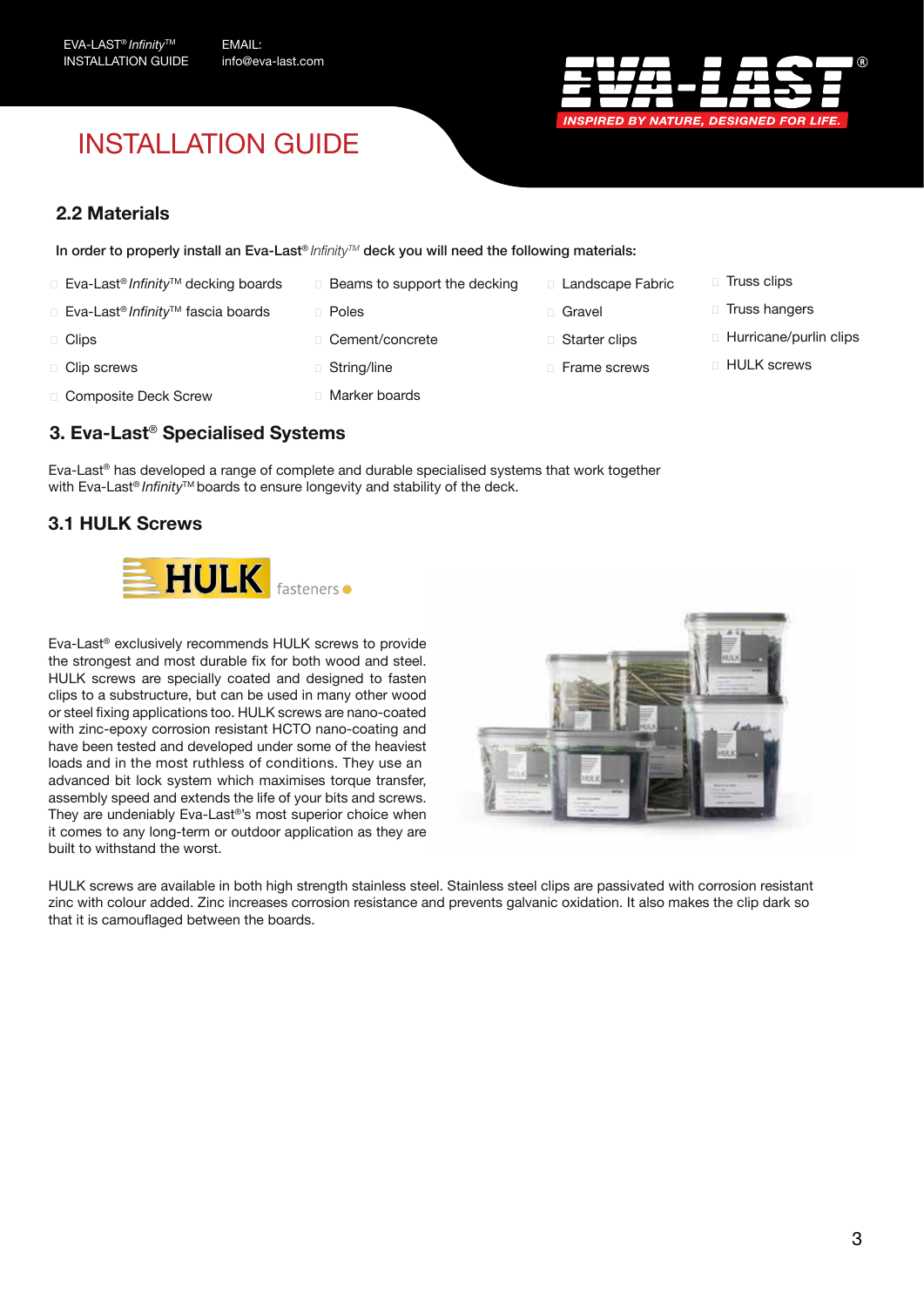

# INSTALLATION GUIDE

| <b>FASTENERS</b>                     |                                     |                                               |              |          |  |  |  |  |  |  |
|--------------------------------------|-------------------------------------|-----------------------------------------------|--------------|----------|--|--|--|--|--|--|
|                                      |                                     | <b>SIZE</b>                                   | QTY per pack | QTY p/m  |  |  |  |  |  |  |
|                                      |                                     | STARTER KIT-5 m 2                             |              |          |  |  |  |  |  |  |
|                                      | <b>Plastic Clip</b>                 | N/A<br>5mm GAP                                | 115          | 25       |  |  |  |  |  |  |
|                                      | <b>Starter Clip</b>                 | N/A<br>5mm GAP                                | 10           | N/A      |  |  |  |  |  |  |
|                                      | <b>HULK</b><br><b>Torpedo Screw</b> | M4.2 X 40                                     | 125          | 25       |  |  |  |  |  |  |
| <b>EXPANSION KIT - 10 M 2</b>        |                                     |                                               |              |          |  |  |  |  |  |  |
|                                      | Plastic Clip                        | M4.2 X 40                                     | 250          | 25<br>25 |  |  |  |  |  |  |
|                                      | <b>HULK</b><br><b>Torpedo Screw</b> | M4.2 X 40                                     | 250          |          |  |  |  |  |  |  |
|                                      |                                     | <b>Top Fix Screw</b>                          |              |          |  |  |  |  |  |  |
|                                      |                                     | M <sub>5</sub> x 50                           | 75           | 50       |  |  |  |  |  |  |
| Color available:                     |                                     |                                               |              |          |  |  |  |  |  |  |
| SAPPHIRE SILVER                      | <b>TIGER COVE</b>                   | <b>ESPRESSO ROAST</b><br><b>COPPER CANYON</b> |              |          |  |  |  |  |  |  |
| FREE Hulk bit included in every pack |                                     |                                               |              |          |  |  |  |  |  |  |

This guide is specific to SCA and Britain. Expansion and Contraction is reduced, due to cooler climates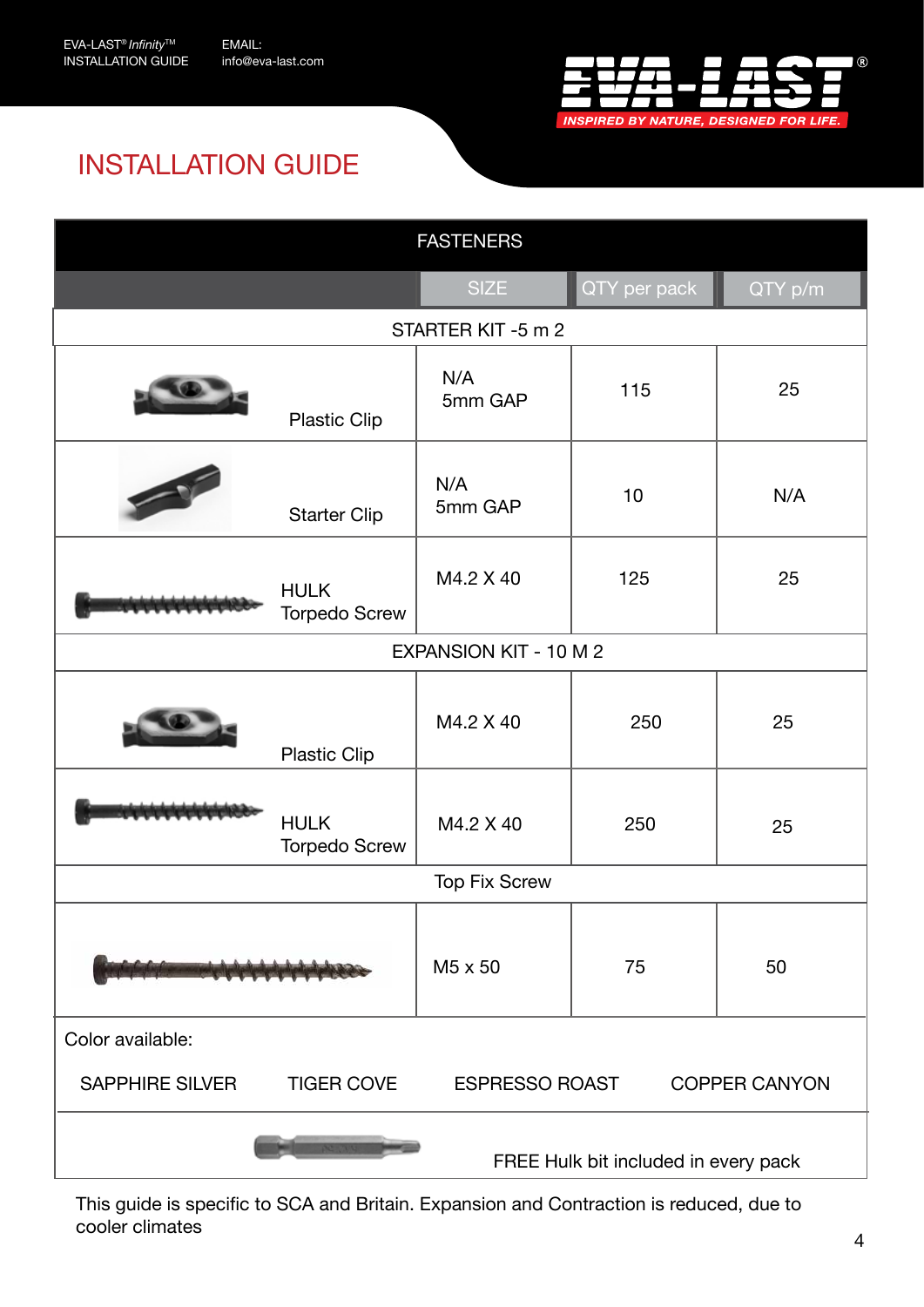

# INSTALLATION GUIDE

### **4. Joist Spacing**

Please consult the cart below to ensure suffient material and proper spacing of subtracture joist for your deck before beginning installation.

### **Table 2: Joist spacing**

#### **MAX STANDARD JOIST SPACING - 300mm**

| <b>BOARD TYPE</b> | 90                | 30                | 45    | 60                |  |  |
|-------------------|-------------------|-------------------|-------|-------------------|--|--|
| Solid             | 400mm             | 350mm             | 280mm | 200 <sub>mm</sub> |  |  |
| Fascia            | 300 <sub>mm</sub> | 260 <sub>mm</sub> | 220mm | 150 <sub>mm</sub> |  |  |



### **5. Before installation: Tips for planning ahead**

The installation of an Eva-Last® *Infinity*<sup>™</sup> deck is a big investment and should be viewed as a serious building project. Installation plays a huge role in the longevity and lifetime of your deck and will have a direct influence on performance as well as warranty.

**If at any stage of the installation you need advice or assistance, please contact Eva-Last**®**. We are here to help make each and every step of the installation process a success.** 

#### *Important! Please make sure that before you begin construction, you are aware of all building requirements, codes and restrictions.*

It is important that you have a solid understanding of the planning and installation process to quarantee that Eva-Last® *Infinity*™ products are assembled correctly. Attention to detail and careful planning are necessary throughout the entire installation process.

**Make sure you familiarise yourself with this guide before beginning installation. Warranty claims will be subject to compliance with specifications outlined in this Installation Guide.**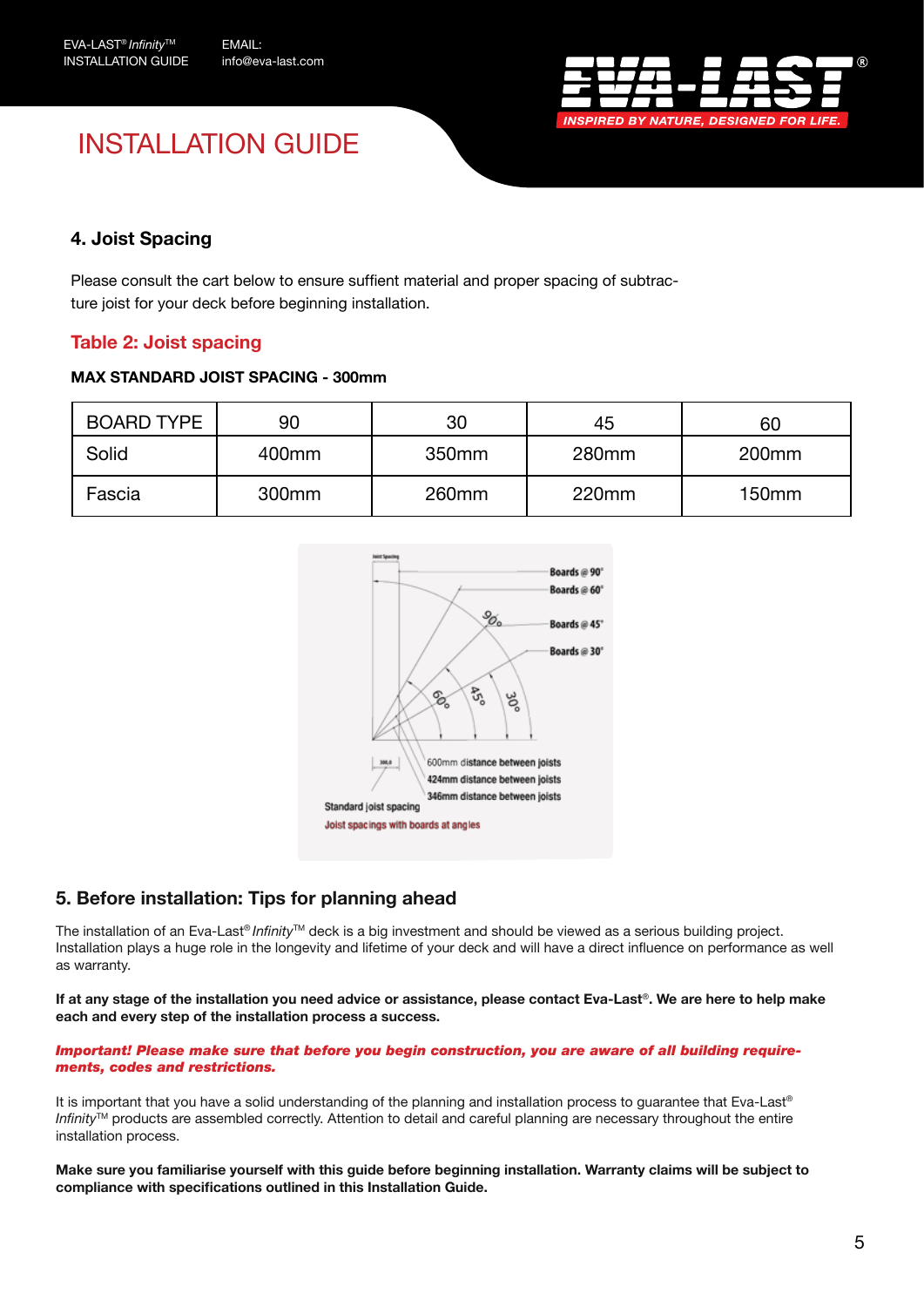

## INSTALLATION GUIDE

Good time management of your build can ensure you save money and avoid the hassle and stress of a rushed job. If you can, start planning months in advance to avoid any nasty surprises.

When planning a deck, consider it as an extension to the outdoor living area rather than just an outdoor floor. Decks can incorporate comfort, fun and interesting elements. You may want to incorporate a fire pit, barbecue area. Contact Eva-Last<sup>®</sup> if you need some ideas or assistance with this. There are no limits to what is possible.

Combinations of colours, particularly on a border around your deck or on the fascia will highlight and accent your deck. Experiment, explore and try something that will give your space beautiful aesthetic appeal.

Think about adding lighting, either leading to and/or on your deck. Down lights, spotlights, stair lights, anything is possible. Lighting can really add life, looks impressive and can bring a wonderful ambience to your deck.

### **6. Before installation: Site inspection**

*Important! Please make sure that before you begin construction, you are aware of all building requirements, codes and restrictions.*

Assess your proposed project site and take into account elements such as wind, shade, and seasonal changes. How will these impact your garden space? If you're building a raised deck, will it affect the lighting in your living space should your garden space be uneven. Would it be better to build terraced decking? Will your existing plants need to be removed or will planters be built around them? Will you be planting near any water or electricity lines? Will your deck require a balustrade? These are only a few things to think about that may impact the installation and enjoyment of your deck.

Inspect and assess the ground and/or surface below your project site before installing Eva-Last® *Infinity*TM. This should be a dry flat area. For uneven surfaces allow for substructure alterations to create an even base for Eva-Last® *Infinity*TM decking profiles.

#### **Pre-installation checklist!** (Assessment of the site and area)

| - Ground conditions                 | - How is the roof pitched?                                               |
|-------------------------------------|--------------------------------------------------------------------------|
| - Soil type                         | - Has the ground been compacted? (Consult with engineer)                 |
| - Drainage                          | - Will the ground wash away or subside? (Consult with engineer)          |
| - Flood test/drainage               | - Exposure to sunlight                                                   |
| - Water drains                      | - Plants/trees near the site that may spill sap or residue onto the deck |
| - Where do all the gutters flow to? | - Local building regulations                                             |

#### *Ensure the building site allows sufficient deck ventilation and drainage.*

Ventilation beneath a deck is important for evaporation and condensation. If water is able to get underneath a deck for any reason it must be able to get out. Composite by nature is a fairly warm material and would promote condensation under a deck if it were air tight. For that reason it is important to leave a (recommended) 40 mm gap beneath fascia boards to allow for proper ventilation from beneath the fascia and out through the gaps in the deck boards. Completely sealing a deck would not only have the potential to cause harm to the substructure by constantly leaving it in a wet environment, but also potentially promote the growth of mould.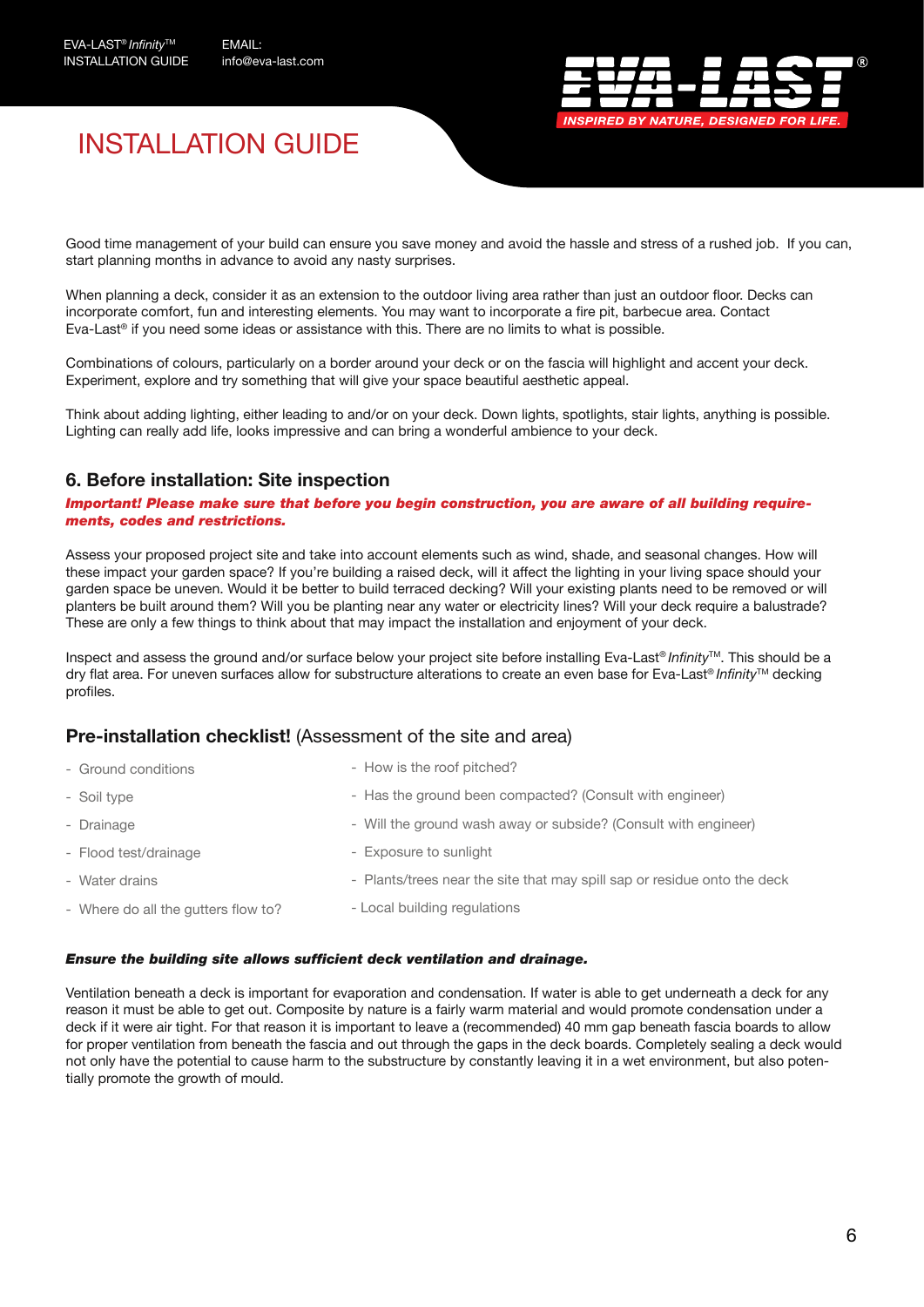

# INSTALLATION GUIDE



For non-screed surfaces, plan a minimum of 100 mm elevation space between the ground and the bottom of your lowest bearer. For screed surfaces, decking profiles must be elevated a minimum of 30 mm above the ground. This guideline is based on the smallest profile (composite batten) – other profiles may vary.

**NB!** Account for sufficient room for expansion and contraction of Eva-Last® *Infinity*™ boards, as the profiles contain plastic that will expand and contract more so than actual timber. The expansion and contraction of these profiles must be considered when installing. Sufficient expansion gaps must be left at butt joins as well as where the profiles meet fixed objects. The rate of expansion of Eva-Last® *Infinity*TM profiles is calculated at 1.5mm- 2mm per running metre. (See 'Installation:

Expansion & contraction of decking boards').

**Note:** Eva-Last® strongly recommends getting a qualified expert such as a civil engineer or architect to check the site before construction begins, especially on new building sites in order to assess whether the ground has been compacted correctly or not and is suitable for decking or light construction. It should be checked for various elements such as storm water drains etc.

If you have any questions at any stage of your installation, please get in touch with Eva-Last®.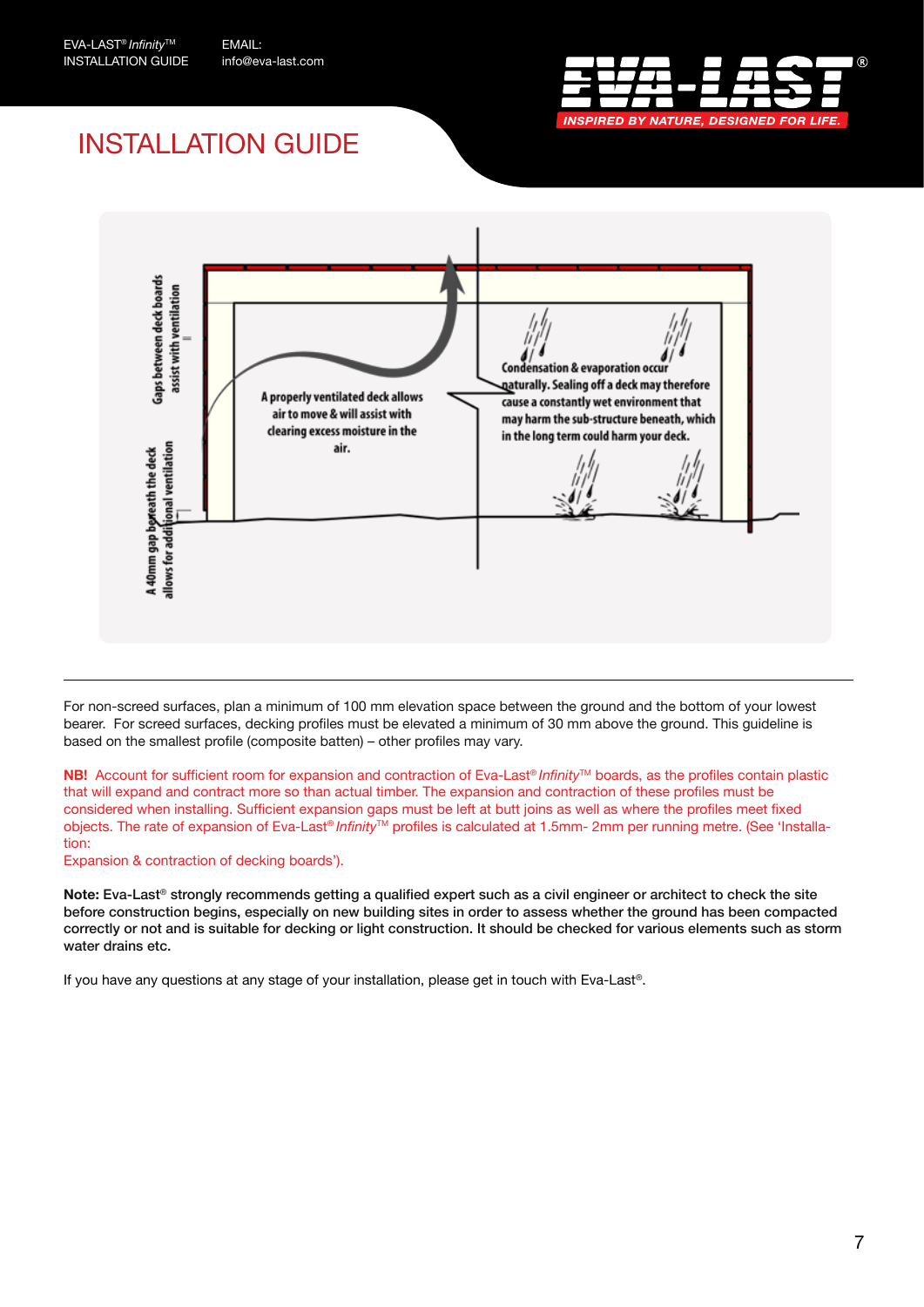

# INSTALLATION GUIDE

### **7. Tips: Decking and materials**

- Leave a maximum of 25 mm overhang of Eva-Last® *Infinity*™ profiles from substructure joists.  $\bullet$
- Consider temperature at the time of installation.  $\triangle$ This is important for installation considering contraction and expansion allowance. We recommend placing Eva-Last<sup>®</sup> *Infinity*™ profiles on-site at least 72 hours before installation.
- Avoid pre-cutting Eva-Last<sup>®</sup> *Infinity*™ boards, as not every construction wall is straight.  $\bullet$
- $\bullet$ Remember that Eva-Last® *Infinity*™ material is heavier and more flexible than natural timber. Be sure to take care when transporting, carrying or when working with it.
- $\bullet$ Make sure that you have enough boards for your project. Nothing slows a project down more than having to collect more boards.
- Decking last is best.  $\bullet$

If you are in the middle of building, it is best to leave installation of your deck to the end in order to avoid your deck being ruined by painting, welding or general construction

Manage your site. Be sure to take note of your work area, make sure that you can get all your material and equipment onto site.

#### **8. Before installation: Choosing your substructure**

*Important! Please make sure that before you begin construction, you are aware of all building requirements, codes and restrictions.*

*There are many ways to build and install substructures and decks. Each and every application needs to be assessed accordingly before beginning any installation. Building codes need to be adhered to and all Eva-Last® installation guidelines need to be followed in order for warranties to be valid.*

Asses and select the most suitable sub-structure after and based on your site inspection.

#### **Table 3: Framing solutions**

Two main types of framing solutions:



Composite batten Timber

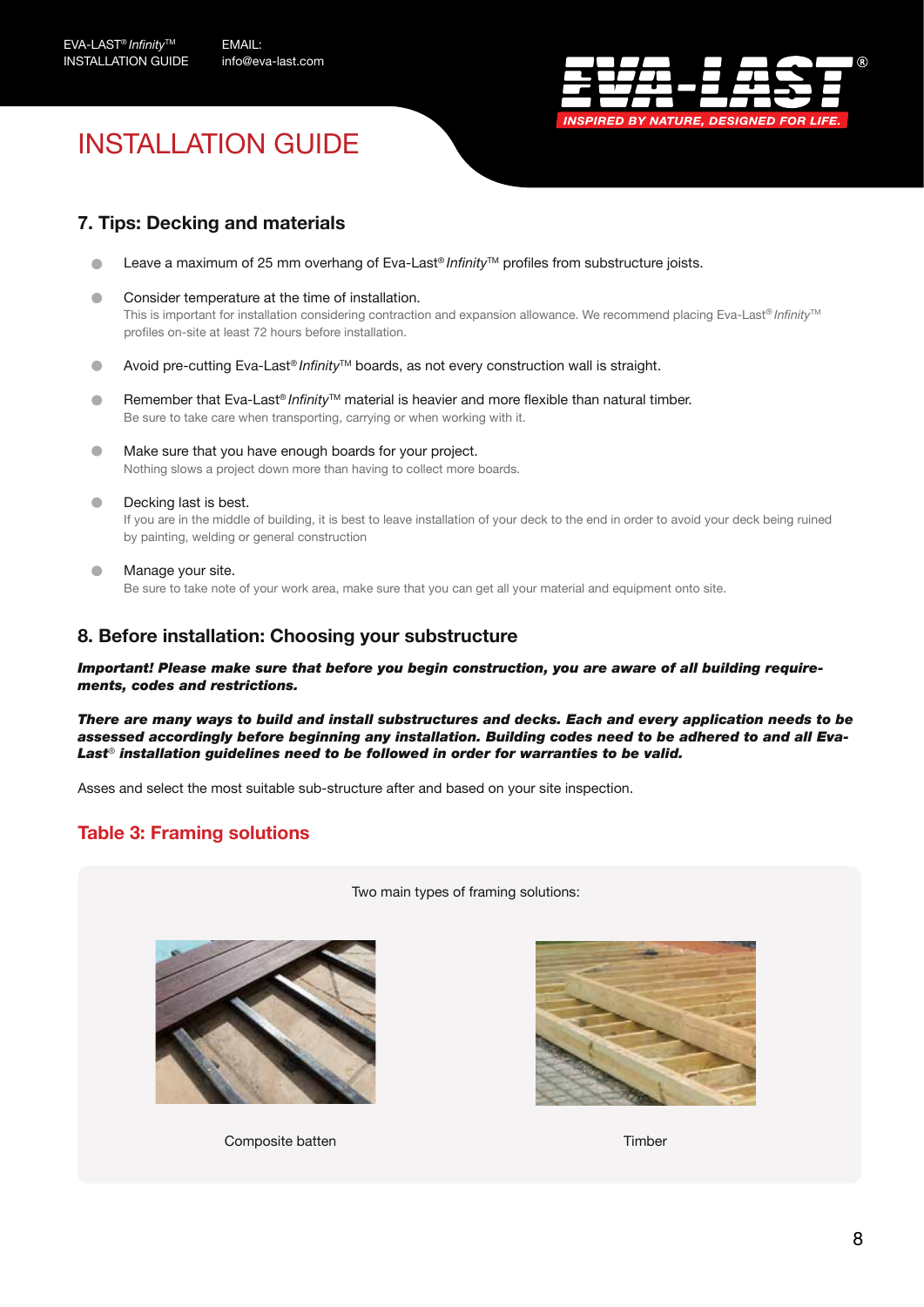

# INSTALLATION GUIDE

### **Choosing your substructure**

#### **Composite battens**

- Good for use on self-supporting surfaces like tiles, concrete and screeded surfaces.
- High moisture resistance qualities and are perfect for low lying, level surfaces and spaces where you don't have a lot of height to work with.
- They are also well suited to cladding applications due to their highly durable properties.

#### **Treated softwood**

- Made from natural material that requires maintenance.
- It expands and contracts with moisture.
- It has intricate workings.
- If you can't access it, it will dry out.

### **9. Tips: Substructure**

ò

- Composite as a substructure Eva-Last® products, other than the Eva-Last® composite joist for use on self supporting surfaces, are for decking and accessory use only and should not be used as substructure material.
- $\blacksquare$ Consider what is under your deck The footing of the structure will sink if water accumulates on the deck especially, in one centralised area. Remember to check that the soil is compacted correctly and has a gradient/slope so that water can drain away sufficiently.
- Leave a maximum of 25 mm overhang of Eva-Last® *Infinity*TM profiles from substructure joists

#### **10. Before installation: Choosing your InfinityTM boards**

Decide on which boards to use based on:

- 1. Personal preferences and lifestyle
- 2. Moisture and drainage conditions
- 3. Direct sunlight if your projects site is an area that receives a lot of light, you may want to choose a lighter colour that will absorb less heat

Eva-Last® has taken great time and care in perfecting each and every profile design, ensuring that each board performs at its best and works perfectly with all the other building components and fixings.

- Each Eva-Last® *Infinity*™ profile consists of a mixture of eco-friendly wood and bamboo fibres as well as High-Density-Polyethylene (HDPE) - plastic, mixed with colourants and high-grade UV stabilisers that give Eva-Last® *Infinity*TM boards their durability and longevity, able to withstand the harshest climates.
- Each profile is available in various finishes and colours, ensuring you have the best possible choices available for your project.
- Most Eva-Last® boards are designed with a hidden clip system. As a result we have created a groove along the side of the board.  $\blacksquare$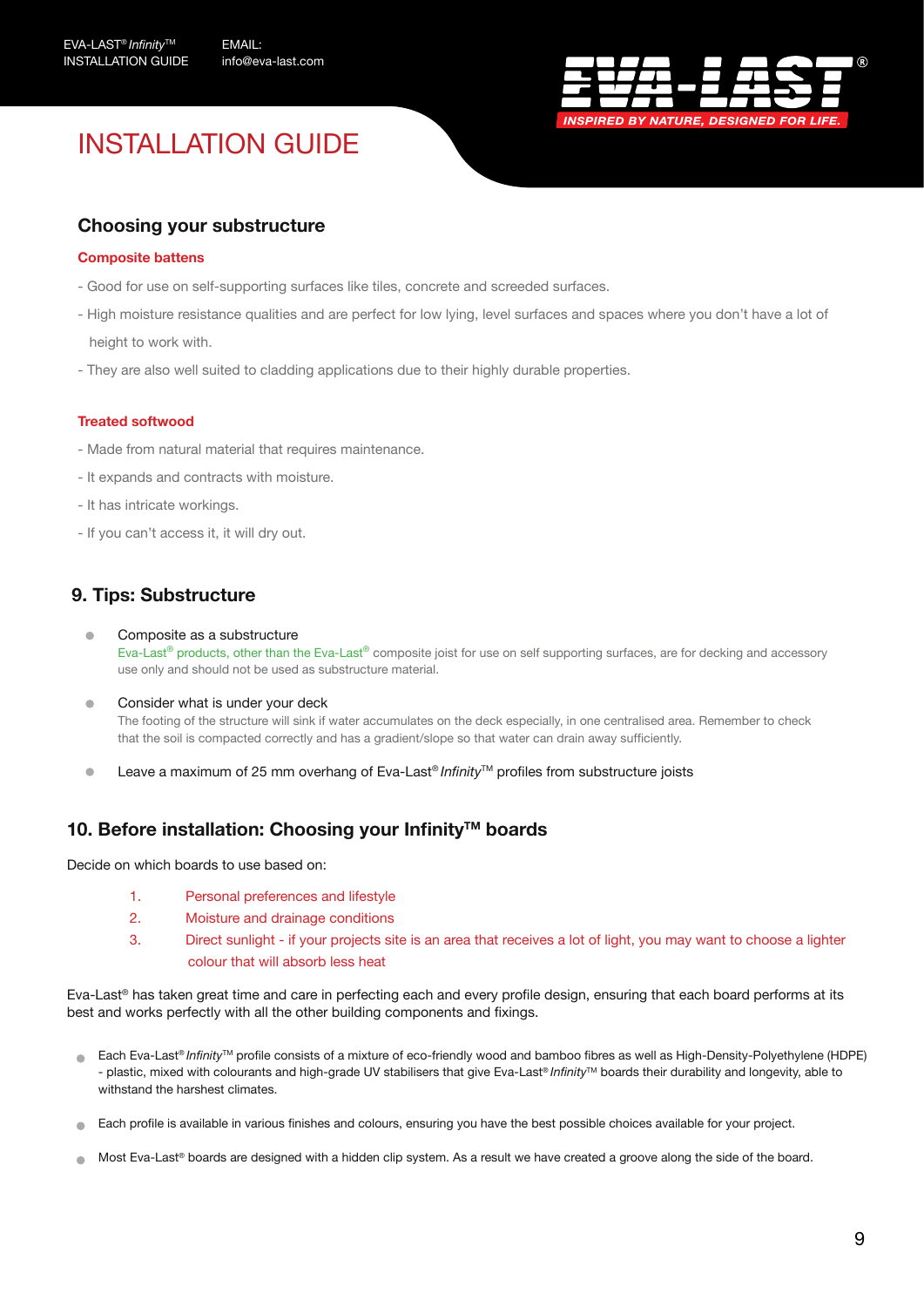

# INSTALLATION GUIDE

### **11. Before installation: Quantification & ordering of Eva-Last<sup>®</sup> Infinity<sup>™</sup>**

#### **Find the area of your proposed deck**

 By working out the area of your deck, you are able to work out the quantities you will need. NB: This is not always the most accurate method and will require that an appropriate amount of waste be added.

- Keep in mind the standard length of Eva-Last<sup>®</sup> *Infinity*<sup>™</sup> boards; 4.8 metre. If your build allows, try work to these standard sizes in order to keep costs down and reduce wastage.
- When calculating the amount of Eva-Last® *Infinity*TM product you require, remember to take wastage into account. 10% wastage is a good average to work with for a square deck, and round/curved decks will have approx 15-20% wastage, however please keep in mind that you will still need to do calculations as this can vary massively depending on the shape and design of your deck.

#### **Initial quantification**

 For the purpose of basic quantification, area formulation is the quickest and simplest method of finding out what you need. This may work for a perfectly square deck; however you may need to seek assistance for more complicated decks and shapes. It often helps to draw out the deck area and break it into shapes.

#### **Ordering**

 When placing orders for Eva-Last® *Infinity*TM boards, the following information is required to make certain that you receive exactly what you need:

- Quantities and lengths
- The profile you require
- The finish you require
- The colour you would like
- What substructure you will be using (steel/pine)
- Will you require delivery or will you collect.

If you are unsure of the quantities needed or unsure of which boards are most appropriate for your application or if you have architectural plans that you'd like assistance with, Eva-Last® is available to assist.

### **12. Before installation: Transporting Eva-Last**® *Infinity*TM **deck boards**

- It is highly advisable that any collection of Eva-Last® *Infinity*TM boards be done in a vehicle long enough to hold the boards  $\blacksquare$ without bending them, in order to avoid the boards becoming damaged during transportation.
- Boards must be secured properly before transportation.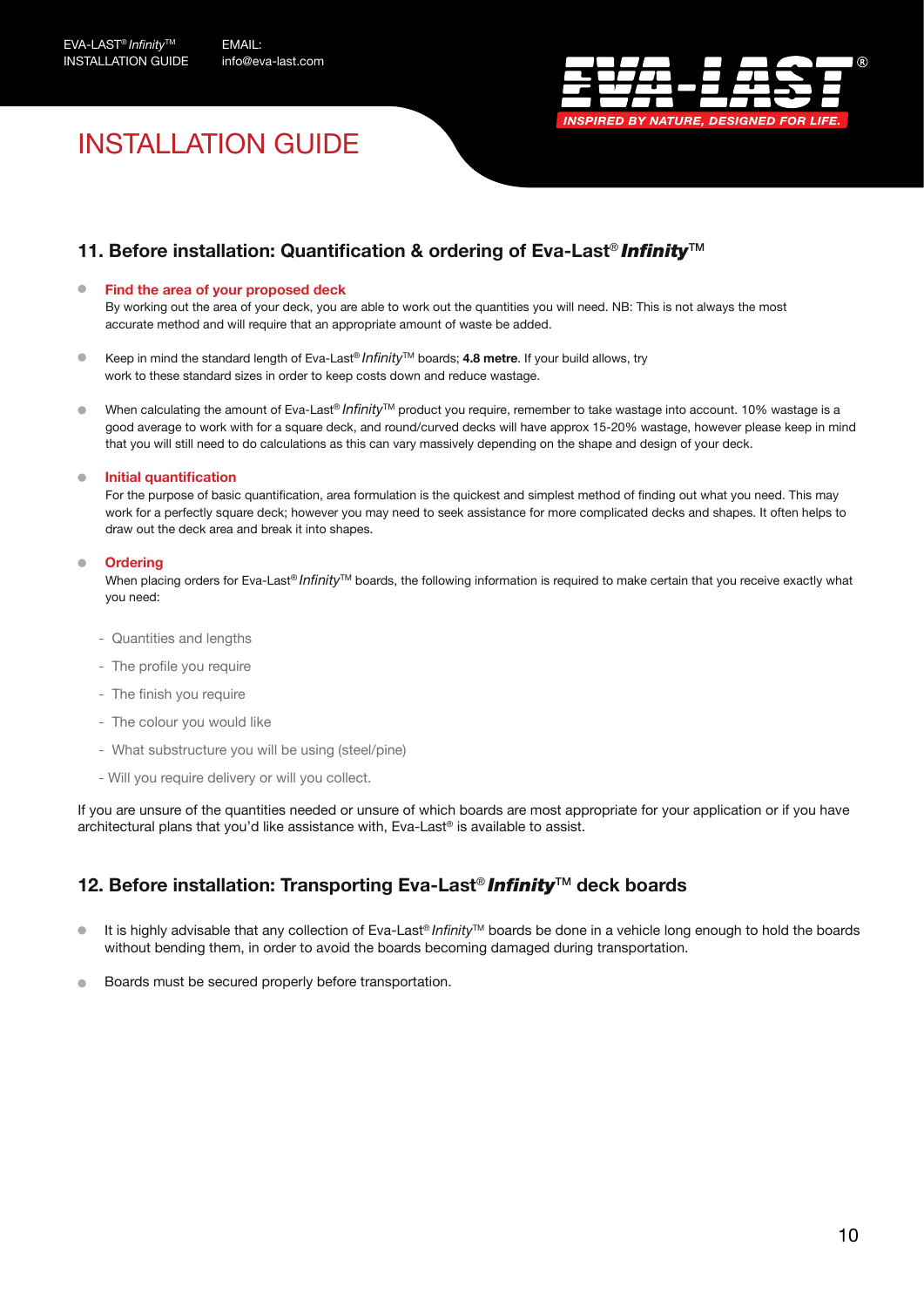# INSTALLATION GUIDE



#### **Logistics:**

Deck boards are quite heavy and are sold in lengths that a standard passenger vehicle will not be able to carry. It is important to take this into account when considering logistics and accessibility to site. Make certain you have a vehicle large enough to bare the weight and length of boards.

#### **Handling and Storage:**

When storing on site, try not to store the boards directly on the ground, use a ground sheet if you have no option. A better way to store boards, would be on top of pallets. And try to cover the top of the stack of boards.

This will make cleaning boards after construction easier, and will protect all the boards from the elements during long term storage, ensuring that all boards have an equal amount of exposure when they are laid.

Always pack boards securely. Do not over-stack to the point where they may topple over. If there is no choice and storage space is limited. Straps should be used. (Ensure that the blocks on the straps do not scratch against the boards and their corners, by placing them on-top of a cloth, block or piece of cardboard.

#### **On-site**

- Place Eva-Last<sup>®</sup> *Infinity*<sup>™</sup> deck boards on-site 72 hours before installation to allow acclimatisation to the environment.
- Once the boards have reached the building site, ensure that they are stored on level ground. It is recommended that the boards not be stored directly on the ground and are covered.
- If the boards need to be stored for long periods, pack the boards on top of pallets.

### **13. Preparation: Designing your deck**

#### *Important! Please make sure that before you begin construction, you are aware of all building requirements, codes and restrictions.*

- Begin with the location of your deck and decide whether it will be a free standing deck, in between structures, joining 2 structures or if it is adjoined to an existing structure (fixed deck).
- $\bullet$  Think about how the deck will be accessed. Will it be accessed through a doorway or is there a path leading you to the deck? Wherever you plan to build the deck, make sure it's easily accessible.
- With clear access to the deck, consider how you can use the natural landscape to add interest and function to your design.
- When you have a general idea of where you will build the deck, you will then need to determine the size and function. If you enjoy entertaining a lot, a larger deck may be suitable to fit chairs, tables, a barbeque and other outdoor furniture.
- **Think about the style best suited to the project and your lifestyle.**

**If you have doors or windows that swing outward, make sure they will clear the railing. Remember to avoid a layout that places a railing in the middle of a window.**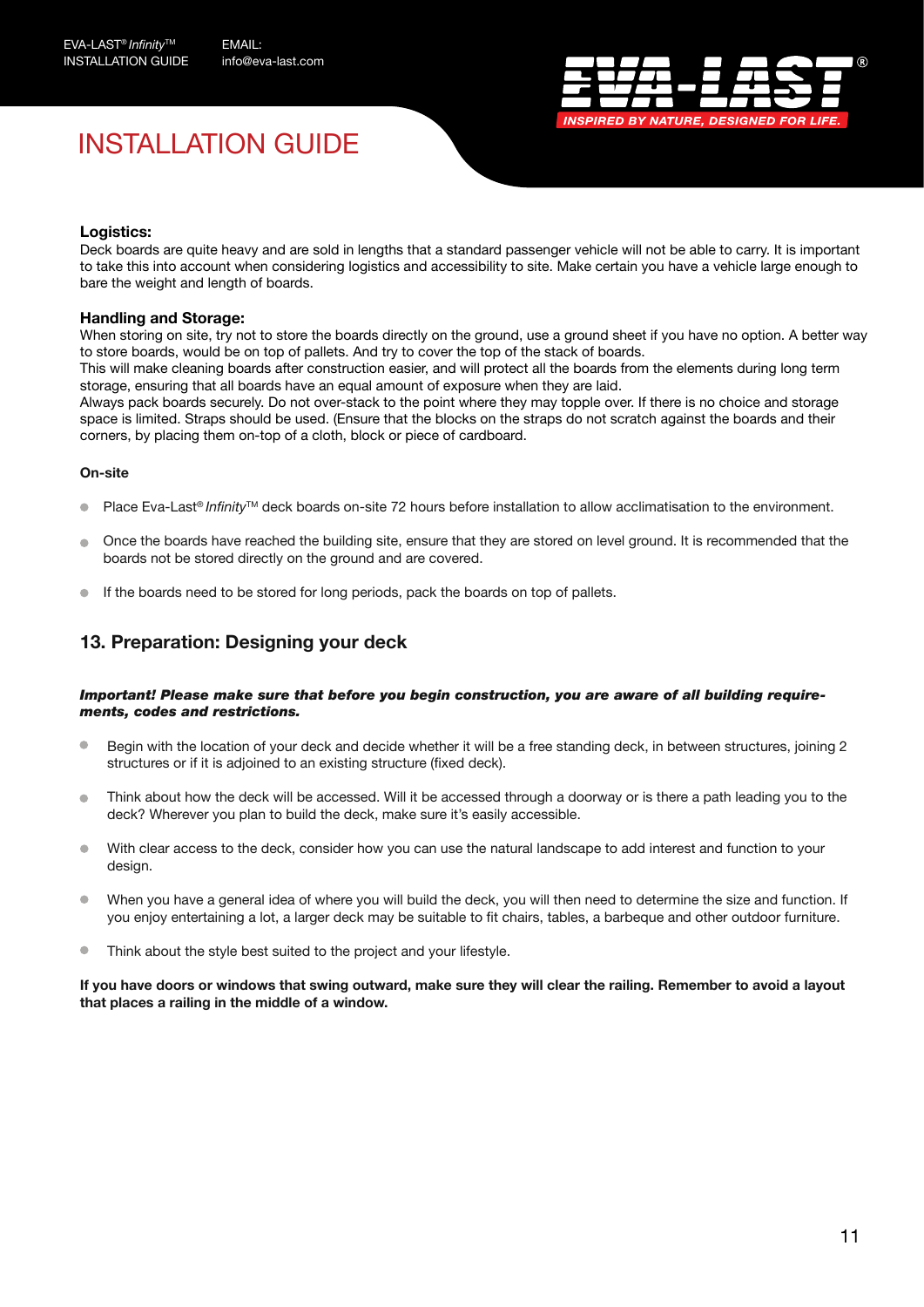

# INSTALLATION GUIDE

### **14. Preparation: Deck layouts & plans**

#### *Important! Please make sure that before you begin construction, you are aware of all building requirements, codes and restrictions.*

This installation guide describes the processes involved in building a square, single level deck. Please bear in mind that other decks may require different calculations and techniques. Please do not hesitate to contact Eva-Last® should you need any technical assistance at any stage of your build.

- No application is ever the same. Develop your plan based on the most suitable application and deck boards used for the job and according to the specific conditions.
- **Before you begin your layout, make sure you are clear of any utility lines, and irrigation.**
- **Place your marker boards beyond the corners of your deck area.**
- If there is no room for a marker board, use a single stake and drive a nail into the top. Tie string to the marker boards, marking the outside edges of your deck plan.
- Tie the string to a nail. (Spray paint is a good alternative to string and also works well.)
- Check that the string is level and square.
- Take measurements of the site and make sure you triangulate from corner to corner. (Measure the diagonals of the layout.) You will layout a square when the diagonals are equal. Make any adjustments and attach the strings in their final positions with screws.

To mark the holes for the foundation posts, determine the foundation spacing. This spacing depends on:

- **1. The size of your beams**
- **2. Local building codes and**
- **3. The design of your deck**
- Use another set of strings to line up the posts. Once you know the spacing, measure in from the side strings and use a plumb bob to mark the holes.
- Place a stake at each spot or spray paint the position.
- If the deck is fixed, you need to mark the height of the beams along the building as a reference. First, determine where the deck will sit in relation to the door. It should be below the threshold to keep the water from entering.
- Measure down the thickness of the decking combined with the height of the joists. This will give you the height of the top of the bearer beams. Then mark a level line along this point on the building.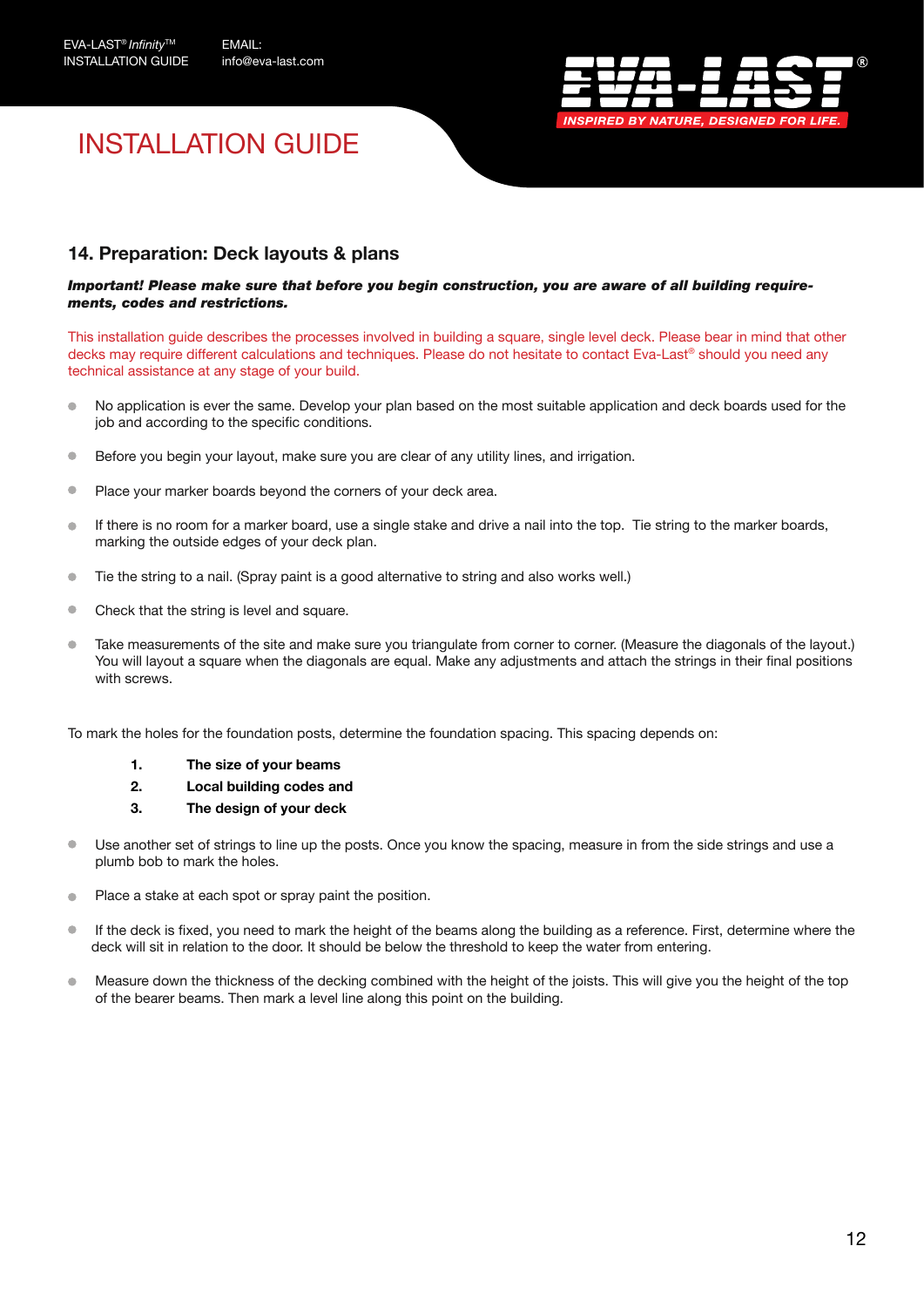

# INSTALLATION GUIDE

### **15. Preparation: Setting the deck poles**

#### *Important! Please make sure that before you begin construction, you are aware of all building requirements, codes and restrictions.*

- **Before constructing the frame/setting the poles, look at your drawing and plan the whole deck with your laying pattern.** Remember the double joist if your boards join end to end.
- There are various methods for constructing footings. We recommend the footing (concrete) and post (pole) combination.

| <b>TIMBER POLES</b>                                                |  |  |  |  |  |  |  |  |
|--------------------------------------------------------------------|--|--|--|--|--|--|--|--|
| Cheaper                                                            |  |  |  |  |  |  |  |  |
| Burn resistance is pretty much non existent compared to steel      |  |  |  |  |  |  |  |  |
| Insect problems such as termites (without treatment)               |  |  |  |  |  |  |  |  |
| Rotting due to damp (without treatment)                            |  |  |  |  |  |  |  |  |
| Treatments used are usually poisonous, making it hazardous to burn |  |  |  |  |  |  |  |  |
| Warps as it dries out                                              |  |  |  |  |  |  |  |  |
| Not as precise as steel                                            |  |  |  |  |  |  |  |  |
| Wood tends to dry out over time, causing bolts and nuts to shift   |  |  |  |  |  |  |  |  |
| Not nearly as strong as steel                                      |  |  |  |  |  |  |  |  |

### **Table 5: Timber poles vs steel poles**

- $\triangle$ *Using an auger, spade or pick to dig a deep narrow hole.*
- *Make sure you get to solid ground, if the ground is soft, your footing size will need to increase. If the*   $\bullet$ *ground is hard rock, you will not need to go as big with footing. You will need to calculate this based on the conditions for load bearing and codes. (For hard ground – 400 mm x 400 mm x 400 mm OR 400 mm x 400 mm x a third of the height of the post)*
- $\bullet$ *Once you get to the required depth, move onto the next hole. When all the holes have been dug, check that they are all correct according to the local building code.*
- *Remove any grass and roll out the landscaping fabric over the site. The landscaping fabric holds the soil,*   $\blacksquare$ *allows water to flow through and prevents grass and weeds growing through the deck.*
- $\triangle$ *Cut openings for the poles.*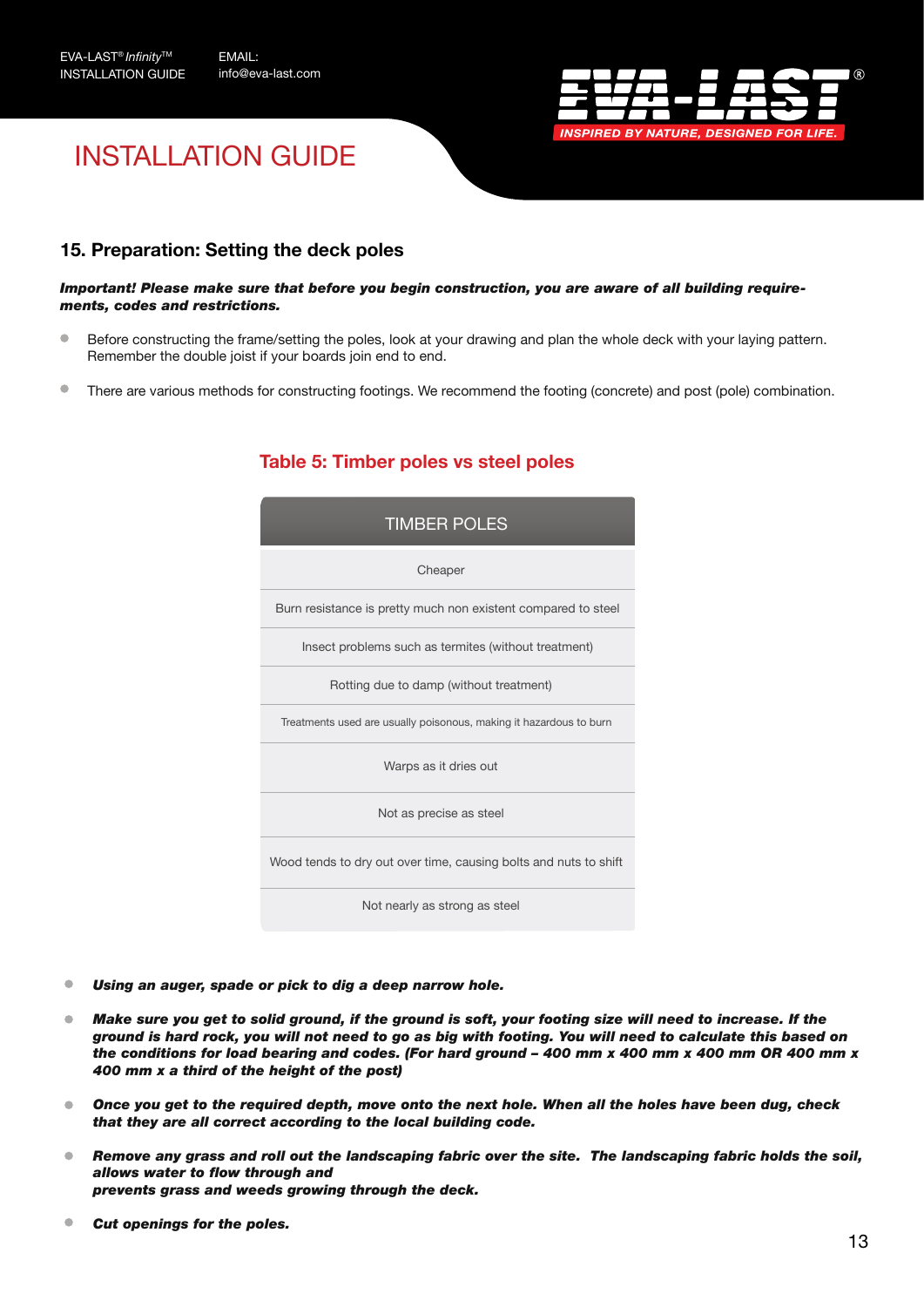info@eva-last.com



# INSTALLATION GUIDE

#### Set the poles – there are two options for doing this!

#### **Option 1**

- Pour concrete into the hole.
- Check that the concrete is level.
- When the concrete is set, place the pole on the footing. Plant the smallest side of the pole into the ground at the bottom.
- Use the layout strings to keep the posts in line. You can attach temporary braces if needed.
- Check that it is plumb with a level.
- Fill the hole with gravel/concrete mix.

#### **Option 2**

- Place the pole in the hole.
- Secure it with nails so that it grips onto the concrete.
- Check that it is plumb with a level.
- Use the layout strings to keep the posts in line. You can attach temporary braces if needed.
- Fill the hole with concrete mix.
- Slope concrete away from pole

Make sure the poles reach the required height once they are set in the ground.

- Once all the posts are set, cover the bidim with gravel.
- 

 $\blacksquare$ 

 Leave the concrete to set for at least 24 hours to ensure that the footings are solid and strong, taking the moisture content of the air and soil into consideration.

#### **16. Preparation: Framing your deck**

- 1. 90% of the deck is the frame. If the frame is installed correctly, everything else should fall into place. If the poles are set, the next step is to attach the bearer beams that will support the decking. You will need to use carriage bolts through the beams and poles.
- 2. From the chalk line, measure down the width of the beam to make a mark where the cross beams will attach. Its best to mark from a centre tto centre posistion.
- 3. Check with level.
- 4. Cut your beams to length. If they have a slight arc (crown), make sure the crown is always facing up (for pine) and place them on the cleats. Use a clamp if you need to then drill the bolt holes. Insert the bolts, washer tighten.
- 5. If the structure is adjoined to an existing structure (fixed) install truss hangers with coach screws/chemical anchors/shield anchor against structure to support bearers - level with line on the building.
- 6. Place truss hangers in place and screw bearers to truss hangers with timber screws (pine).
- 7. Cut the poles to the top of the bearer beam.
- 8. Check the spacing of the joists and that they are correct. (Please refer to Table 2: Joist Spacing)
- 9. Starting at the beginning of a bearer (parallel or square line), roll out your tape measure and mark the required joist spacing on top of the two end bearers.
- 10. Once you have all your marks, extend the lines down the face of the planks using a combination square. Place an X to the right of this line, indicating that the joist will sit to the right.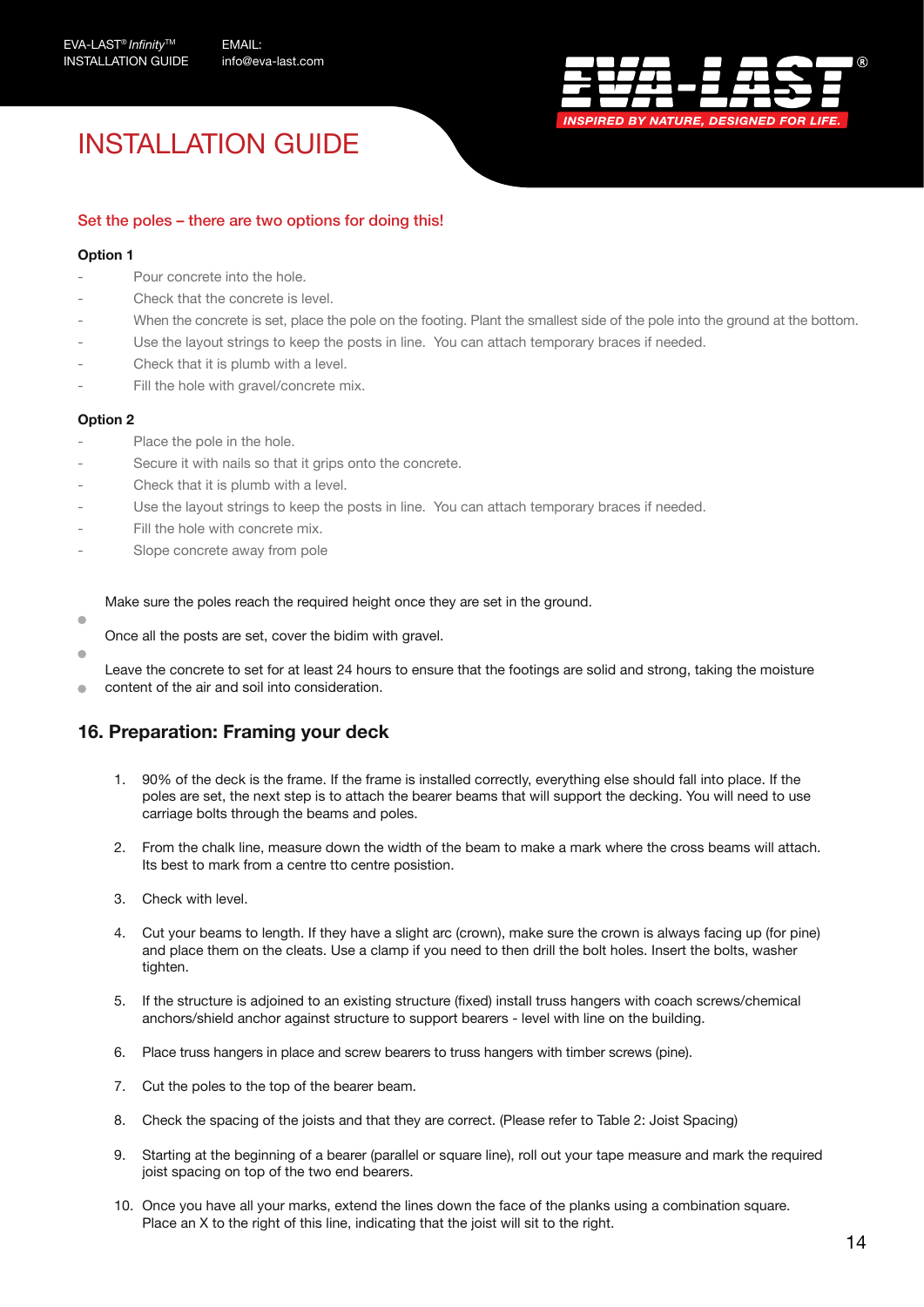

# INSTALLATION GUIDE

#### **Note: When laying the surface, different patterns require different joist spacings. (Please refer to Table 2: Joist Spacing)**

- Now you can attach the joists. First cut the joists to length. Always apply a sealer to the cut ends and edges for pine.  $\bullet$
- Attach the joists to the bearers with hurricane clips, fix with timber screws (pine)
- Now attach the rim joist against the end joist and attach them with timber frame screws (pine). For steel, use corner truss  $\bullet$ clips with Tek screws to attach the rim joist with the end joist.
- The frame should now be locked in place.  $\bullet$

### **17. Preparation: Double Joists on butt joins**

- Owing to the expansion and contraction of boards it is important to ensure that the boards are properly supported on both ends. A butt join is where two boards meet end to end, as they 'butt' up against one another. Where the two ends of the profiles meet in a butt join, it should be met with a double joist. Double joisting with double clips with gaps in between joists allows water and dirt to run away and not into the cavity of the profiles if it is hollow.
- All butt joins must sit on a doubled up support joist for either timber/steel joist or composite batten. Installation of a hidden clip should be added for both, and an appropriate gap must be provided dependant on the length of the board (see 19. Installation: Expansion & contraction of decking boards). It is recommended that the double joist itself have a 20 mm gap between it to allow for drainage.
- Eva-Last® also recommends that a top fixing screw be used to hold the board in place to prevent it from moving, as it may damage the board as it moves.
- Double joists should be used not only for decking but also where screens are built and boards meet.



### **18. Installation: Expansion & contraction of decking boards**

Composite, just like timber, expands and contracts, though for different reasons. Timber expands and contracts due to water absorption, in direct proportion to the increase and decrease of moisture in the air. Bamboo-plastic composite moves directly as a result of thermo-expansion, or temperature related expansion.

The expansion and contraction of Eva-Last® *Infinity*TM boards must be accounted for when planning installation. Sufficient expansion gaps must be left at butt joins as well as where the profiles meet fixed objects.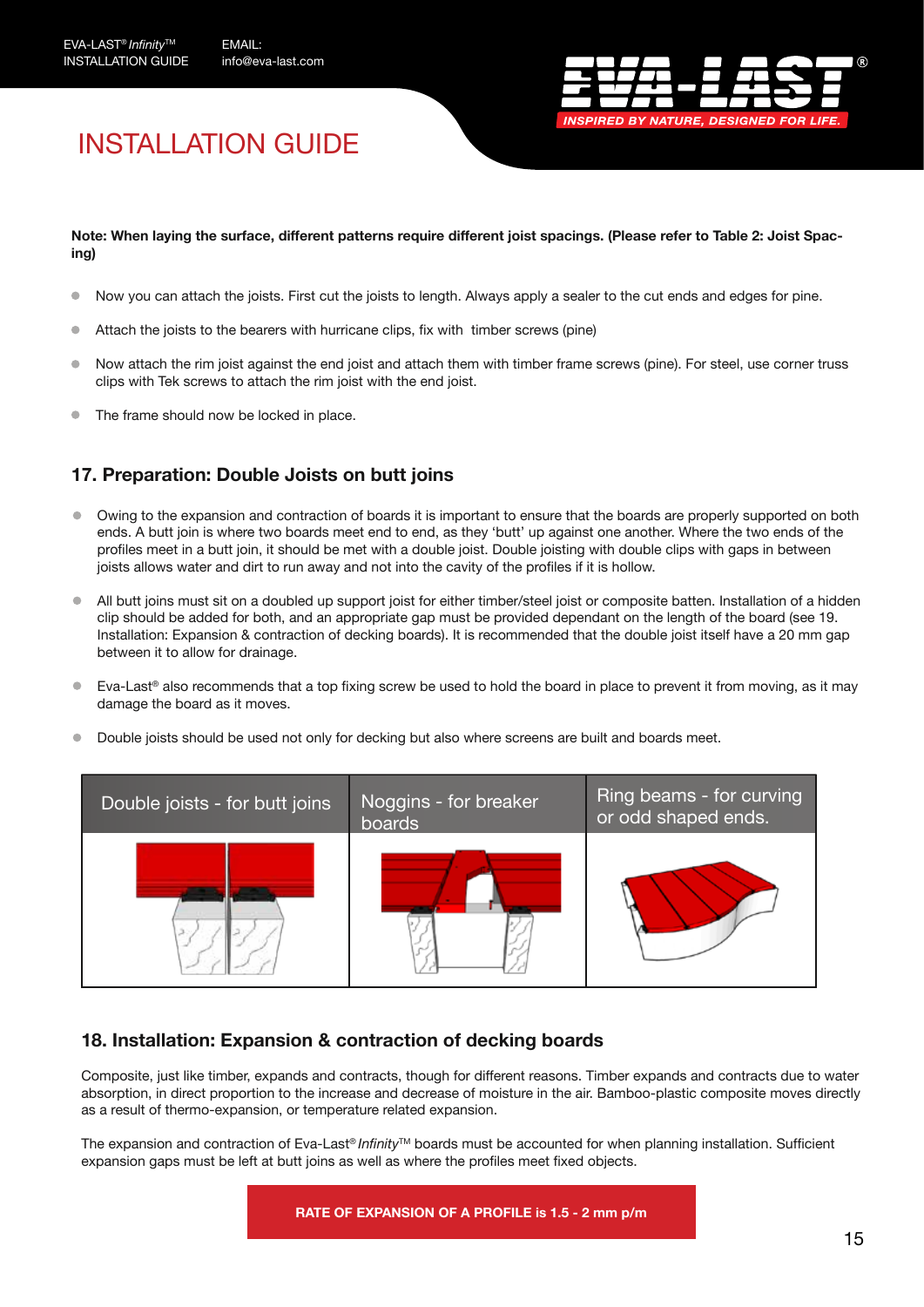

# INSTALLATION GUIDE

### **Table 6: Expansion**



#### *Important! All butt joints must have a double joist.*

Install a second support joist as shown for proper attachment of the hidden clip.



- Once the support joist is in place, the clips can be secured next to one another.
- Eva-Last<sup>®</sup> decking clips fit easily, do not force them into Eva-Last<sup>®</sup> *Infinity*™ plank grooves they need to be able to expand and contract.
- Use a clip and screw on every joist. Boards must not ever share clips or joist!
- Screw clip into joist, taking care that the screw goes down straight and into the centre of the joist. Screws must go in at 90 degrees so as not to damage the next board coming it.
- Remember to leave a maximum of 25 mm overhang of Eva-Last<sup>®</sup> *Infinity*™ profiles from substructure joists.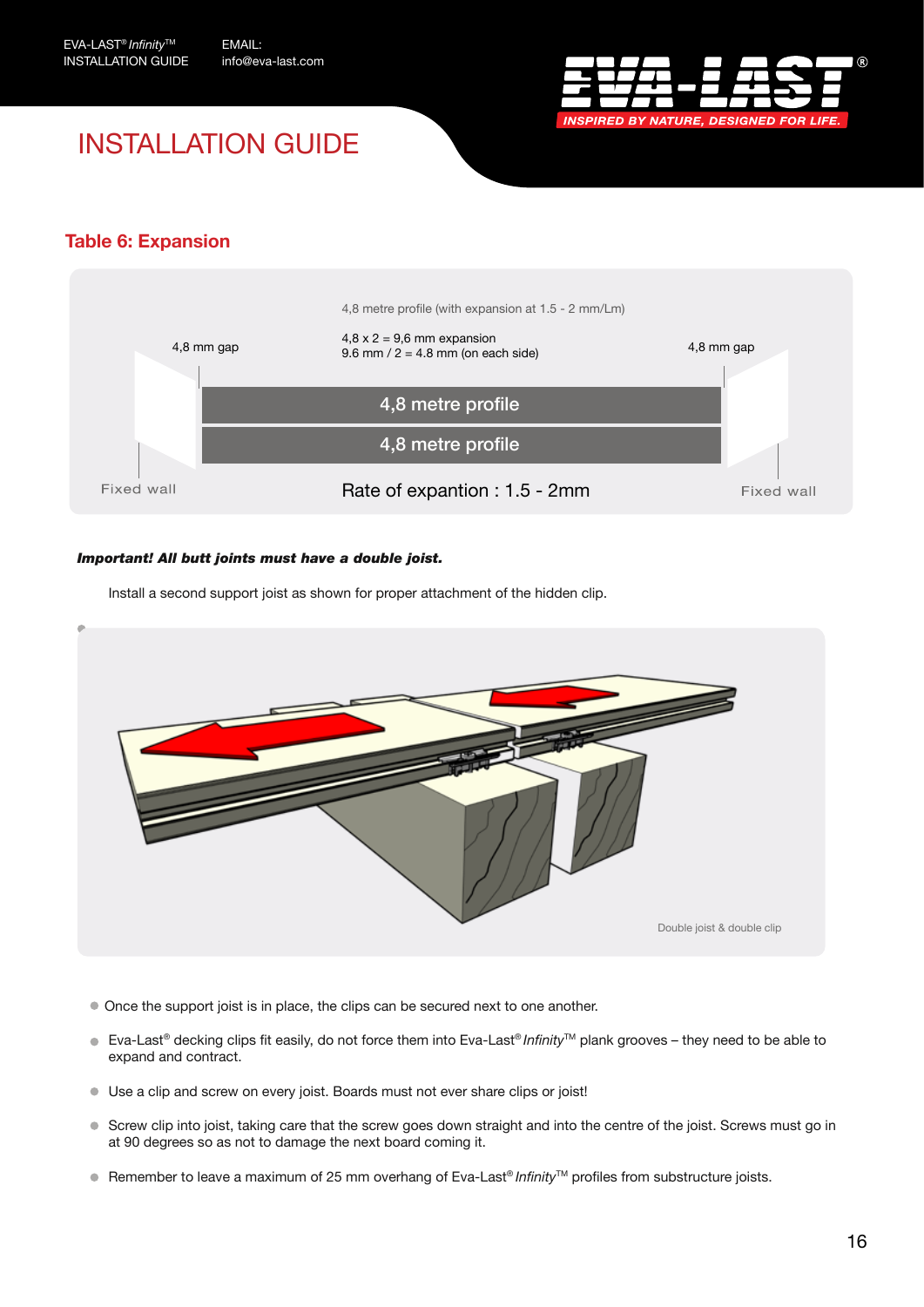

# INSTALLATION GUIDE

*Important! Always make sure you are working with the correct joist spacing for your profile. Please refer to 'Table 2: Joist spacing' for the correct spacing for your profile and application.* 

#### Tips: Deck build & detail

- Always use sharp blades.
- Check your mitre saw, against a steel square at the beginning of each day.
- If you are working between set lines, check that they are parallel. This will help with wastage and help disguise lines that are not straight.
- Use a one or two board perimeter around a deck and then lay the boards perpendicularly inside. Make sure there is an area for water and leaves to fall through.
- Think about giving a deck an overhang, rather than a trim.
- Always crossover. Use the length of the profiles in the direction of the shorter side of the deck.
- Build in boxes. Building a border of two profiles around each profile length area will prevent profiles impacting each other head to toe and will control expansion.
- If you want to keep your gaps perfectly in line, use the Eva-Last® locking clip where you are making your joins. Top fix a single screw through the centre of each profile. This way thermal expansion will be equal in all directions and profiles will not move over time.

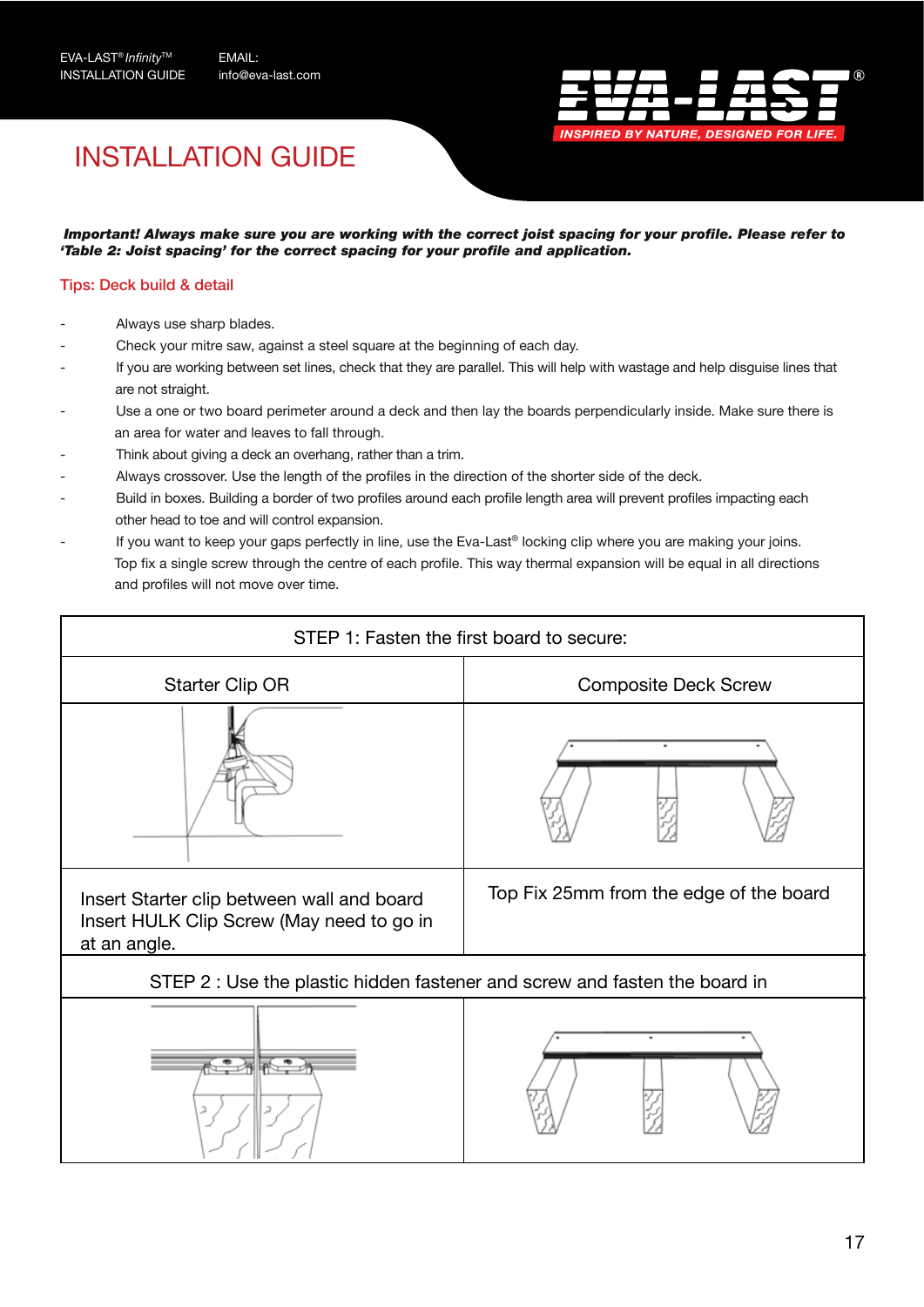

# INSTALLATION GUIDE



### **19. Installation: Laying the deck**

#### *Important! Please make sure that before you begin construction, you are aware of all building requirements, codes and restrictions.*

#### **If you have any questions or uncertainties, please contact Eva-Last**® **before beginning your installation.**

- Always wear safety equipment. Make sure you pre-drill holes and ensure all screws are secure but not over tightened  $\bullet$ during installation. This will help prevent pressure cracks.
- Place Eva-Last® *Infinity*™ profiles on the decking site 72 hours before installation to allow acclimation to environment.  $\bullet$
- Avoid pre-cutting Eva-Last® *Infinity*TM planks, as not every construction wall is straight.  $\bullet$
- Pre drill holes in boards slightly bigger than the screw.  $\blacksquare$
- There should always be gaps in the installation for drainage, ventilation, air flow, and organic matter to move through.  $\bullet$
- The more ventilation provided underneath the deck, the better. Don't close the sides and make sure there is air to move in  $\bullet$ all directions. This also allows moisture to evaporate, ensuring your deck has the longest life possible.
- $\bullet$ The first board is key in the laying process! If it is a fixed deck, place the first plank flush with the rim joist - make sure it is square or parallel with existing structure or with your frame. Make sure your starting profile is laid perfectly straight, as all subsequent planks will follow its line. Make sure by measuring edges and diagonals.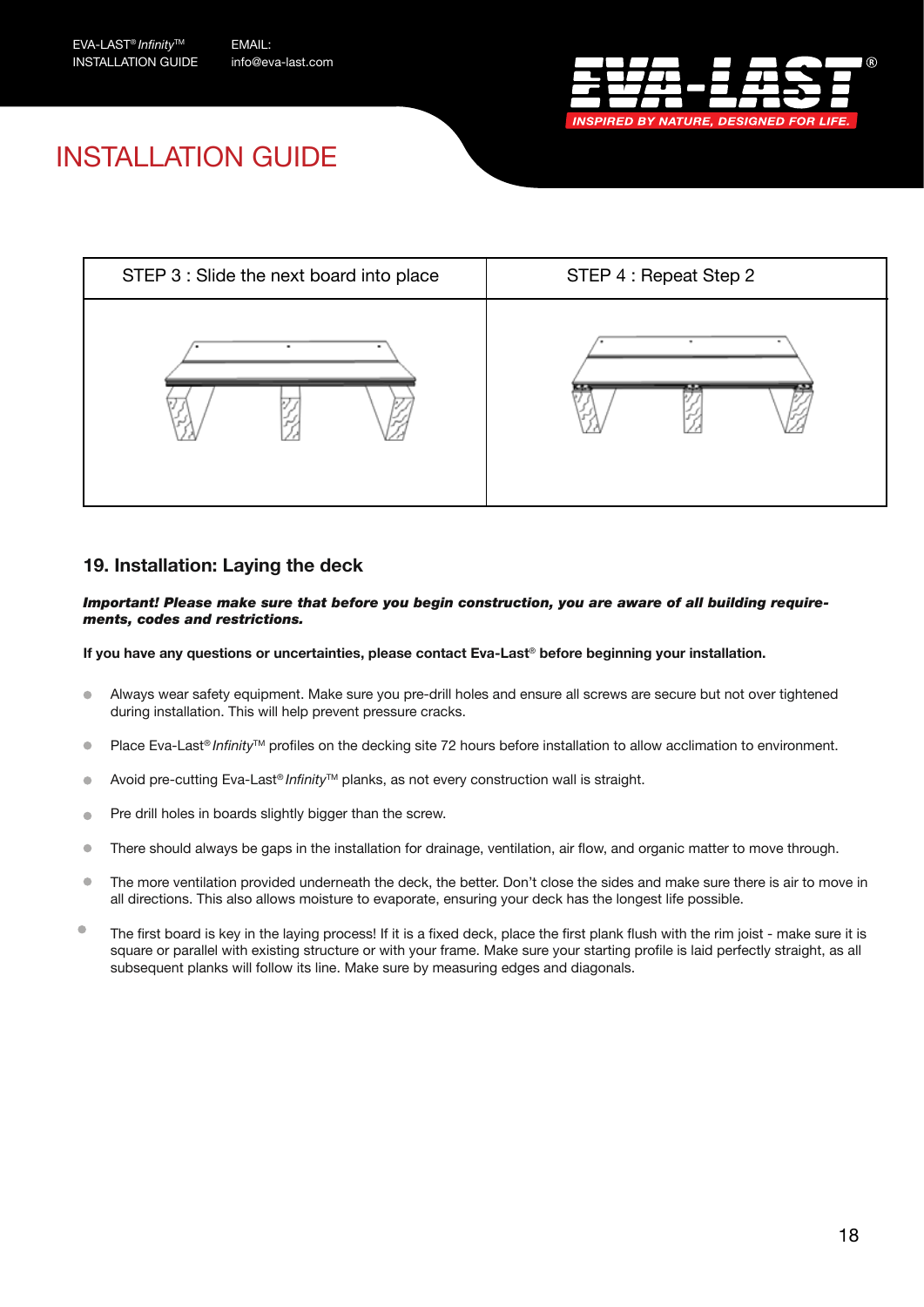

# INSTALLATION GUIDE

- Top fix the board to the rim joist with the preferred overhang. Depending on the design, you can have bigger overhang, but remember you cannot ever overhang by more than 50 mm. Aesthetically, it often looks better when you overhang about 10 mm-15 mm over the fascia.
- A starting clip can be used when you end flush with the pine and there is no overhang.
- Fixing your first profile can be done in 2 ways:
	- **1. Using starter clips recommended when installing profiles 3 m and longer, as this will allow the boards to slide freely when expanding & contracting. (No overhang)**
	- **2. Top fixing with HULK composite decking screw profiles 3 m long or less, for expansion & contraction reasons. (With overhang)**
- Lay planks perpendicular to joists or at preferred angle. Attach subsequent profiles to joists with decking Halo clip. Pre-load clips with HULK screw. Plastic clip over joist and tighten to 75% to hold the boards in place. Move the next profile into position then sufficiently tighten clips. Do not over tighten as this may deform the clip. Continue to next board.
- If you are pre-loading clips, try to have someone assist you in placing the clips in position on each board. Install a clip on  $\blacksquare$ every joist and fasten with HULK screw. You cannot miss one!
- Push the next board into place, do not force or push too hard. The clips will keep a gap naturally if installed correctly. If  $\blacksquare$ you over tighten, the clip will deform and increase the gap. When fastening with a screw, don't over tighten either.
- It is always a good idea to use a cordless drill with a clutch. Set the clutch relatively light to ensure you don't over tighten.  $\bullet$
- Fix last/end profile with the starter profile or top fix. Please remember to always pre-drill holes and counter sink to avoid Ò cracking.
- Top fixing screws should be no closer than 30 mm from the edge of the profile.  $\blacksquare$

#### Joists

- Rim joists Mark spacing and lay out your joists with rim joist in mind. For complex designs you may need to curve the rim joist.
- You will always need perimeter joists (rim joists) for fastening the fascias.
- Always remember to leave 25mm gaps between double joists.

#### Tips: Fascias

- Eva-Last® *Infinity*™ fascia boards should be screwed to the frame (end joist or rim joist) and not to the decking boards.
- Use two screws fixed rigidly every 300 mm along the profile, and no more than 40 mm from the start/finish edge.
- Allow a ventilation gap of 40 mm between the bottom of the fascia board and the ground.
- Be cautious with fascias, especially with high decks sometimes rather use frames with a weave.
- Fascias should sit underneath the deck boards.
- Depending on the application, think about rather using overhang vs. fascias or trims.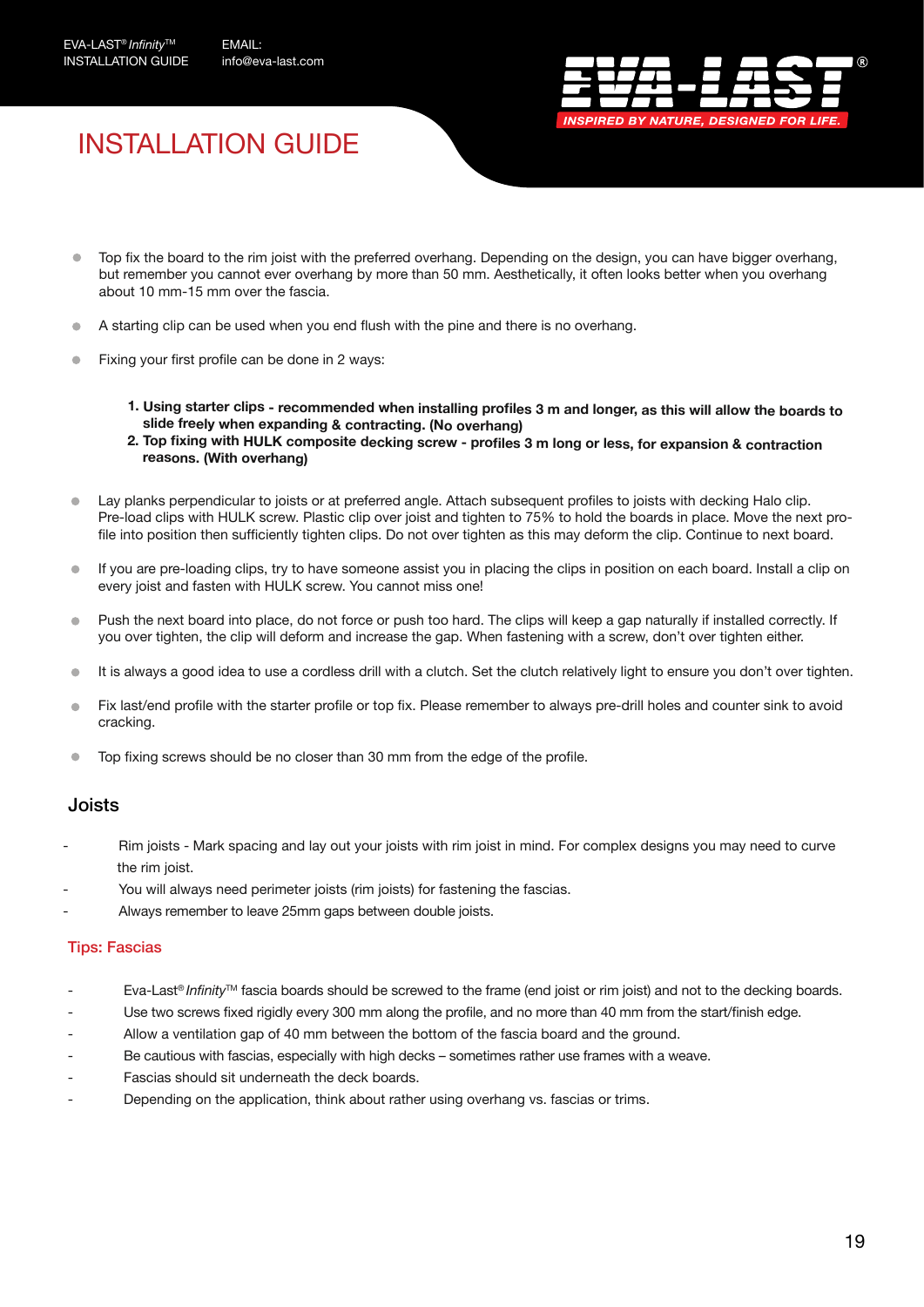

# INSTALLATION GUIDE

### **20. Installing deck boards as stairs**

It is very common for decks to incorporate steps or even flights of stairs. Depending on the look you are trying to achieve, it is also quite common to continue your stairs in the same material as the deck. As a result, a combination of our fascia boards and deck boards are often used.

The tread of the board is usually  $2 \times$  the height of the riser and we design most of our stairs with this in mind, where we place 2 boards as the tread and 1 fascia board as the riser.

### **21. Installing deck boards at an angle**

Eva-Last® has a particular recommendation for every board's joist spacing. Please see 'Table 2: Joist spacing'. This is recommended with the understanding that Eva-Last® *Infinity*™ boards will be installed perpendicular to the joists.

When installing the boards at an angle the joist spacing needs to shift to accommodate this as the lengths differ quite substantially from the normal 90° angle.

The larger the degree, the larger the gap between the joists becomes. The solution to this is simple however. Reduce the gap in the joists so that the boards are properly supported.



### **22. After installation**

- $\bullet$  Do not burn the left over composite material, dispose of it correctly.
- You should not let mulch build up on your deck.
- Please familiarise yourself with the Eva-Last<sup>®</sup> *Infinity*™ Cleaning & Care Guide for further care instructions.

#### *Important! Do not sand Eva-Last® Infinity™ boards.*

You may want to think about adding furniture and/or planter boxes to help complete the look of your deck and add the finishing touches. This can greatly improve the aesthetic appeal and comfort of the space. You could even build your own with the off cuts from the deck.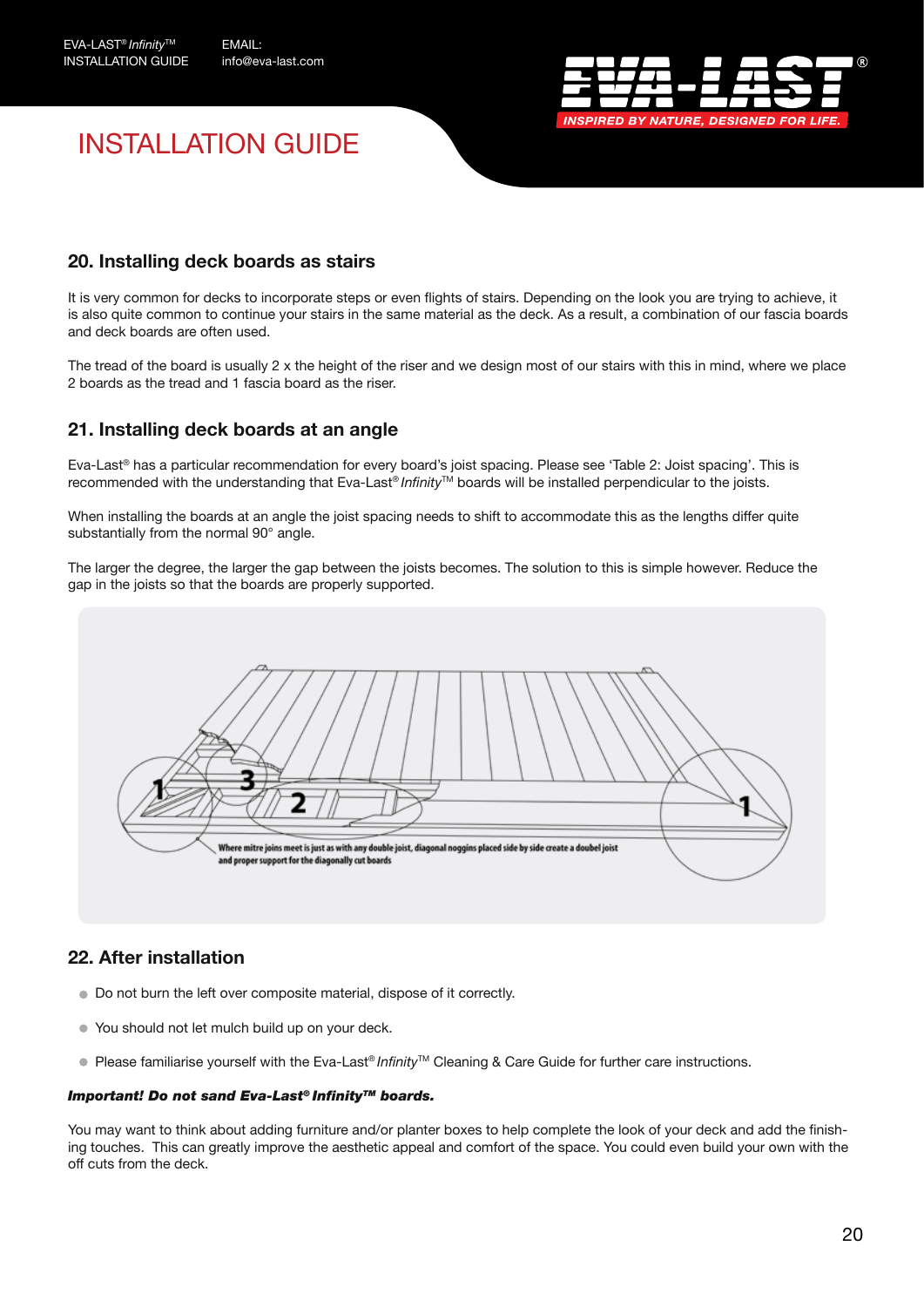

# INSTALLATION GUIDE

### **23. Don'ts**

- Do not span over a bearers loading capacity when building a deck, it is unsafe.
- Do not rush a job.
- Do not use inferior products.
- Do not trap moisture.
- Do not ever use cracked boards.
- Do not sand Eva-Last® *Infinity*TM boards.

**For a long lasting deck and one that conforms to all warranty specifications, please read and familiarise yourself with the Eva-Last® Cleaning & Care Guide, available for download at www.eva-last.com**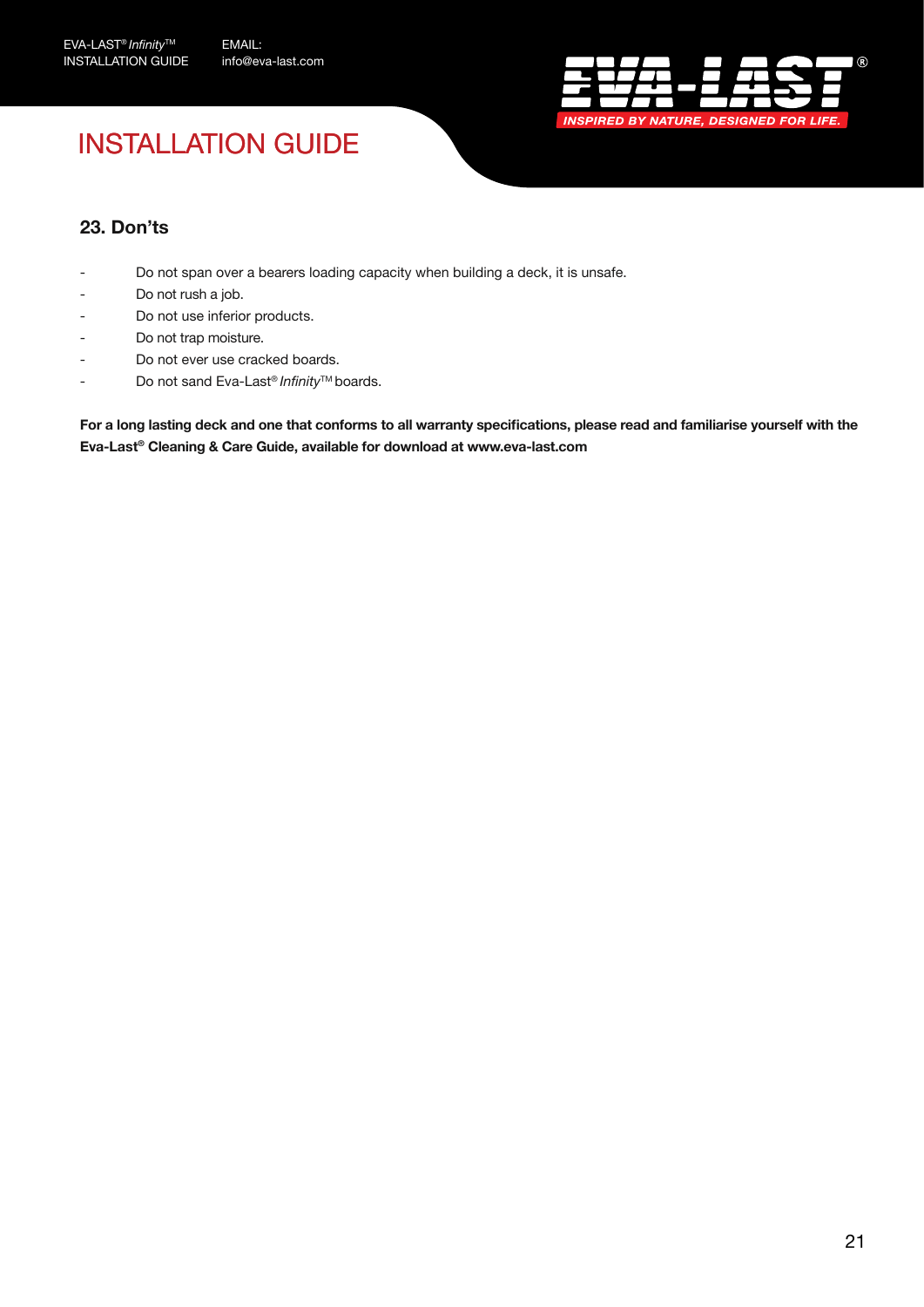

# INSTALLATION GUIDE

### **DRAWINGS:**

| $\alpha$ , $\beta$ , $\beta$ , $\alpha$ |                                                                                                                                                                                                                               |                |                |                 |                                                                                                                                                                                   |                 |                 |                |                |                |                |                |          |                  |                  | $\label{eq:3.1} \mathcal{L}^{\mathcal{A}}(\mathcal{A})=\mathcal{L}^{\mathcal{A}}(\mathcal{A})=\mathcal{L}^{\mathcal{A}}(\mathcal{A})=\mathcal{L}^{\mathcal{A}}(\mathcal{A})=\mathcal{L}^{\mathcal{A}}(\mathcal{A})=\mathcal{L}^{\mathcal{A}}(\mathcal{A})=\mathcal{L}^{\mathcal{A}}(\mathcal{A})=\mathcal{L}^{\mathcal{A}}(\mathcal{A})=\mathcal{L}^{\mathcal{A}}(\mathcal{A})=\mathcal{L}^{\mathcal{A}}(\mathcal{A})=\mathcal{L}^{\mathcal{A}}(\mathcal{A})=\math$ |                                                                                                                                        |                                         |
|-----------------------------------------|-------------------------------------------------------------------------------------------------------------------------------------------------------------------------------------------------------------------------------|----------------|----------------|-----------------|-----------------------------------------------------------------------------------------------------------------------------------------------------------------------------------|-----------------|-----------------|----------------|----------------|----------------|----------------|----------------|----------|------------------|------------------|---------------------------------------------------------------------------------------------------------------------------------------------------------------------------------------------------------------------------------------------------------------------------------------------------------------------------------------------------------------------------------------------------------------------------------------------------------------------|----------------------------------------------------------------------------------------------------------------------------------------|-----------------------------------------|
| $\sim$                                  |                                                                                                                                                                                                                               |                |                |                 |                                                                                                                                                                                   |                 |                 |                |                |                |                |                |          |                  |                  |                                                                                                                                                                                                                                                                                                                                                                                                                                                                     | $\mathcal{A}^{\text{max}}_{\text{max}}$                                                                                                |                                         |
|                                         |                                                                                                                                                                                                                               |                |                |                 |                                                                                                                                                                                   |                 |                 |                |                |                |                |                |          |                  |                  |                                                                                                                                                                                                                                                                                                                                                                                                                                                                     |                                                                                                                                        |                                         |
| $\sim$                                  |                                                                                                                                                                                                                               |                |                |                 |                                                                                                                                                                                   | $\alpha$        | $\alpha$        | $\bar{\theta}$ | $\bar{\theta}$ | $\bar{\alpha}$ | $\bar{\theta}$ | $\bar{0}$      |          |                  |                  |                                                                                                                                                                                                                                                                                                                                                                                                                                                                     | $\sim$ $\sim$                                                                                                                          | $\sim$                                  |
|                                         | $\bar{\theta}$                                                                                                                                                                                                                | $\bar{\alpha}$ | $\bar{\alpha}$ |                 |                                                                                                                                                                                   | $\bar{\theta}$  | $\bar{\sigma}$  | $\bar{\sigma}$ | $\bar{\theta}$ | $\bar{\sigma}$ | $\bar{\sigma}$ | $\alpha$       | $\alpha$ | $\bar{\theta}$   | $\bar{\sigma}$   | $\bar{\theta}$                                                                                                                                                                                                                                                                                                                                                                                                                                                      | $\mathcal{A}^{\text{max}}_{\text{max}}$                                                                                                |                                         |
|                                         | $\mathcal{A}^{\mathcal{A}}$ and $\mathcal{A}^{\mathcal{A}}$ are $\mathcal{A}^{\mathcal{A}}$ . In the $\mathcal{A}^{\mathcal{A}}$                                                                                              |                | $\alpha$       | $\alpha$        | $\sim$                                                                                                                                                                            | $\alpha$        |                 |                |                |                |                |                |          |                  |                  | . The contract of the contract of the contract of the contract of the contract of the contract of the contract of the contract of the contract of the contract of the contract of the contract of the contract of the contrac                                                                                                                                                                                                                                       |                                                                                                                                        |                                         |
|                                         |                                                                                                                                                                                                                               |                |                |                 |                                                                                                                                                                                   |                 |                 |                |                |                |                |                |          |                  |                  |                                                                                                                                                                                                                                                                                                                                                                                                                                                                     |                                                                                                                                        |                                         |
| $\sim$                                  | $\alpha$                                                                                                                                                                                                                      | $\alpha$       | $\alpha$       | $\sim 100$      | $\sim 100$                                                                                                                                                                        | $\sim$ $\sim$   | $\sim$ $\alpha$ | $\sim$ $\sim$  | $\alpha$       | $\alpha$       | $\alpha$       | $\alpha$       | $\alpha$ | $\alpha$         | $\sim$ $ \alpha$ | $\sim$ $\alpha$                                                                                                                                                                                                                                                                                                                                                                                                                                                     | $\sim 100$                                                                                                                             | $\sim$ $\sim$                           |
| $\sim$                                  | $\alpha$                                                                                                                                                                                                                      | $\bar{\sigma}$ | $\alpha$       | $\alpha$        | $\alpha$                                                                                                                                                                          | $\alpha$        | $\alpha$        | $\alpha$       | $\alpha$ .     | $\alpha$       | $\alpha$       | $\alpha$       | $\alpha$ | $\alpha$         | $\sim$           |                                                                                                                                                                                                                                                                                                                                                                                                                                                                     | $\label{eq:3.1} \begin{array}{lllllllllllllllllll} \alpha & \alpha & \alpha & \alpha \\ \alpha & \alpha & \alpha & \alpha \end{array}$ |                                         |
| $\sim$                                  | $\alpha$                                                                                                                                                                                                                      | $\bar{\alpha}$ | $\alpha$       | $\circ$         | $\alpha$                                                                                                                                                                          | $\alpha$        | $\alpha$        | $\alpha$       | $\alpha$       | $\alpha$       | $\alpha$       | $\alpha$       | $\alpha$ | $\alpha$         | $\sim$           | $\sim$                                                                                                                                                                                                                                                                                                                                                                                                                                                              | $\mathcal{L}^{\text{max}}_{\text{max}}$ , where $\mathcal{L}^{\text{max}}_{\text{max}}$                                                |                                         |
|                                         |                                                                                                                                                                                                                               |                |                |                 |                                                                                                                                                                                   |                 |                 |                |                |                |                |                |          |                  |                  |                                                                                                                                                                                                                                                                                                                                                                                                                                                                     |                                                                                                                                        |                                         |
| $\sim$                                  | $\alpha$                                                                                                                                                                                                                      | $\alpha$       | $\alpha$       | $\alpha$        |                                                                                                                                                                                   | $\alpha$        | $\sim$ $\alpha$ | $\alpha$       | $\alpha$       | $\alpha$       | $\alpha$       | $\alpha$       | $\alpha$ | $\alpha$         | $\sim$ $\sim$    | $\sim$ $\sim$                                                                                                                                                                                                                                                                                                                                                                                                                                                       | $\sim 100$                                                                                                                             | $\sim$                                  |
| $\sim$                                  | $\alpha$                                                                                                                                                                                                                      | $\alpha$       | $\alpha$       | $\circ$         | $\alpha$                                                                                                                                                                          | $\alpha$        | $\sim$ $\sim$   | $\alpha$       | $\alpha$       | $\alpha$       | $\alpha$       | $\alpha$       | $\alpha$ | $\sim$           | $\sim$ $-$       | $\mathcal{L}^{\mathcal{L}}(\mathbf{a})$ and $\mathcal{L}^{\mathcal{L}}(\mathbf{a})$ and $\mathcal{L}^{\mathcal{L}}(\mathbf{a})$                                                                                                                                                                                                                                                                                                                                     |                                                                                                                                        |                                         |
| $\sim$                                  | $\alpha$                                                                                                                                                                                                                      | $\circ$        | $\alpha$       | $\alpha$        | $\alpha$                                                                                                                                                                          | $\circ$         | $\alpha$        | $\alpha$       | $\alpha$       | $\alpha$       | $\alpha$       | $\alpha$       | $\alpha$ | $\alpha$         | $\circ$          | $\alpha$                                                                                                                                                                                                                                                                                                                                                                                                                                                            | $\mathcal{A}^{\text{max}}_{\text{max}}$                                                                                                |                                         |
| $\sim$                                  | $\alpha$                                                                                                                                                                                                                      | $\bar{0}$      | $\bar{\alpha}$ |                 |                                                                                                                                                                                   | $\bar{\alpha}$  | $\bar{\alpha}$  | $\bar{\alpha}$ | $\bar{\alpha}$ | $\bar{\alpha}$ | $\bar{\alpha}$ |                |          | $\bar{\theta}$   |                  |                                                                                                                                                                                                                                                                                                                                                                                                                                                                     |                                                                                                                                        | $\sim$                                  |
|                                         |                                                                                                                                                                                                                               |                |                |                 |                                                                                                                                                                                   |                 |                 |                |                |                |                | $\alpha$       |          |                  | $\alpha$         | $\bar{\alpha}$                                                                                                                                                                                                                                                                                                                                                                                                                                                      | $\sim$                                                                                                                                 |                                         |
| $\sim$                                  | $\alpha$                                                                                                                                                                                                                      | $\alpha$       | $\alpha$       | $\alpha$        | $\alpha$                                                                                                                                                                          | $\sim 10^{-10}$ | $\sim 100$      | $\sim 100$     | $\alpha$       | $\alpha$       | $\alpha$       | $\sim$         | $\sim$   | $\sim$ 100 $\pm$ | $\sim$ $-$       | $\sim 100$                                                                                                                                                                                                                                                                                                                                                                                                                                                          | $\mathcal{L}^{\text{max}}_{\text{max}}$ and $\mathcal{L}^{\text{max}}_{\text{max}}$                                                    |                                         |
| $\sim$                                  |                                                                                                                                                                                                                               | $\circ$        |                |                 |                                                                                                                                                                                   | $\circ$         | $\circ$         | $\circ$        | $\alpha$       | $\bar{0}$      | $\bar{0}$      | $\alpha$       |          |                  |                  | $\ ^{\circ}$                                                                                                                                                                                                                                                                                                                                                                                                                                                        | $\alpha$                                                                                                                               | $\mathcal{L}^{\text{max}}_{\text{max}}$ |
| $\sim$                                  | $\alpha$                                                                                                                                                                                                                      | $\bar{\sigma}$ | $\bar{0}$      | $\circ$         | $\alpha$                                                                                                                                                                          | $\alpha$        | $\bar{\sigma}$  | $\bar{\sigma}$ | $\circ$        | $\bar{\sigma}$ | $\bar{\sigma}$ | $\bar{\alpha}$ | $\alpha$ | $\alpha$         | $\sim$           | $\sim$ $\sim$                                                                                                                                                                                                                                                                                                                                                                                                                                                       | $\mathcal{O}(\mathcal{O}_\mathcal{O})$ , and $\mathcal{O}(\mathcal{O}_\mathcal{O})$                                                    |                                         |
|                                         |                                                                                                                                                                                                                               |                |                |                 |                                                                                                                                                                                   |                 |                 |                |                |                |                |                |          |                  |                  |                                                                                                                                                                                                                                                                                                                                                                                                                                                                     |                                                                                                                                        |                                         |
|                                         | $\mathcal{A}^{\mathcal{A}}$ , where $\mathcal{A}^{\mathcal{A}}$ are $\mathcal{A}^{\mathcal{A}}$ , and                                                                                                                         |                | $\sim 10^{-1}$ | $\sim 10^{-10}$ | $\mathcal{L}^{\mathcal{L}}(\mathcal{L}^{\mathcal{L}})$ and $\mathcal{L}^{\mathcal{L}}(\mathcal{L}^{\mathcal{L}})$ . In the $\mathcal{L}^{\mathcal{L}}(\mathcal{L}^{\mathcal{L}})$ |                 |                 |                |                |                |                |                |          |                  |                  | $\sim 10^{-1}$                                                                                                                                                                                                                                                                                                                                                                                                                                                      | $\mathcal{L}^{\text{max}}_{\text{max}}$ , where $\mathcal{L}^{\text{max}}_{\text{max}}$                                                |                                         |
|                                         | , we have the set of the set of the set of the set of the set of the set of the set of the set of the set of the set of the set of the set of the set of the set of the set of the set of the set of the set of the set of th |                |                |                 |                                                                                                                                                                                   |                 |                 |                |                |                |                |                |          |                  |                  |                                                                                                                                                                                                                                                                                                                                                                                                                                                                     |                                                                                                                                        |                                         |
|                                         | the contract of the contract of the contract of the contract of the contract of the contract of the contract of                                                                                                               |                |                |                 |                                                                                                                                                                                   |                 |                 |                |                |                |                |                |          |                  |                  |                                                                                                                                                                                                                                                                                                                                                                                                                                                                     |                                                                                                                                        |                                         |
|                                         |                                                                                                                                                                                                                               |                |                |                 |                                                                                                                                                                                   |                 |                 |                |                |                |                |                |          |                  |                  |                                                                                                                                                                                                                                                                                                                                                                                                                                                                     |                                                                                                                                        |                                         |
|                                         | , we have the set of the set of the set of the set of the set of the set of the set of the set of the set of the set of the set of the set of the set of the set of the set of the set of the set of the set of the set of th |                |                |                 |                                                                                                                                                                                   |                 |                 |                |                |                |                |                |          |                  |                  |                                                                                                                                                                                                                                                                                                                                                                                                                                                                     |                                                                                                                                        |                                         |
|                                         | والمنفر القرار والتقرير والتقرير والتقرير والتقرير والتقرير والتقرير والتقرير والتقرير والمنافر                                                                                                                               |                |                |                 |                                                                                                                                                                                   |                 |                 |                |                |                |                |                |          |                  |                  |                                                                                                                                                                                                                                                                                                                                                                                                                                                                     |                                                                                                                                        |                                         |
|                                         | the contract of the contract of the contract of the contract of the contract of the contract of the contract of                                                                                                               |                |                |                 |                                                                                                                                                                                   |                 |                 |                |                |                |                |                |          |                  |                  |                                                                                                                                                                                                                                                                                                                                                                                                                                                                     |                                                                                                                                        |                                         |
|                                         |                                                                                                                                                                                                                               |                |                |                 |                                                                                                                                                                                   |                 |                 |                |                |                |                |                |          |                  |                  |                                                                                                                                                                                                                                                                                                                                                                                                                                                                     |                                                                                                                                        |                                         |
|                                         | , we have the set of the set of the set of the set of the set of the set of the set of the set of the set of the set of the set of the set of the set of the set of the set of the set of the set of the set of the set of th |                |                |                 |                                                                                                                                                                                   |                 |                 |                |                |                |                |                |          |                  |                  |                                                                                                                                                                                                                                                                                                                                                                                                                                                                     |                                                                                                                                        |                                         |
|                                         |                                                                                                                                                                                                                               |                |                |                 |                                                                                                                                                                                   |                 |                 |                |                |                |                |                |          |                  |                  |                                                                                                                                                                                                                                                                                                                                                                                                                                                                     | $\mathcal{L} = \mathcal{L}$                                                                                                            |                                         |